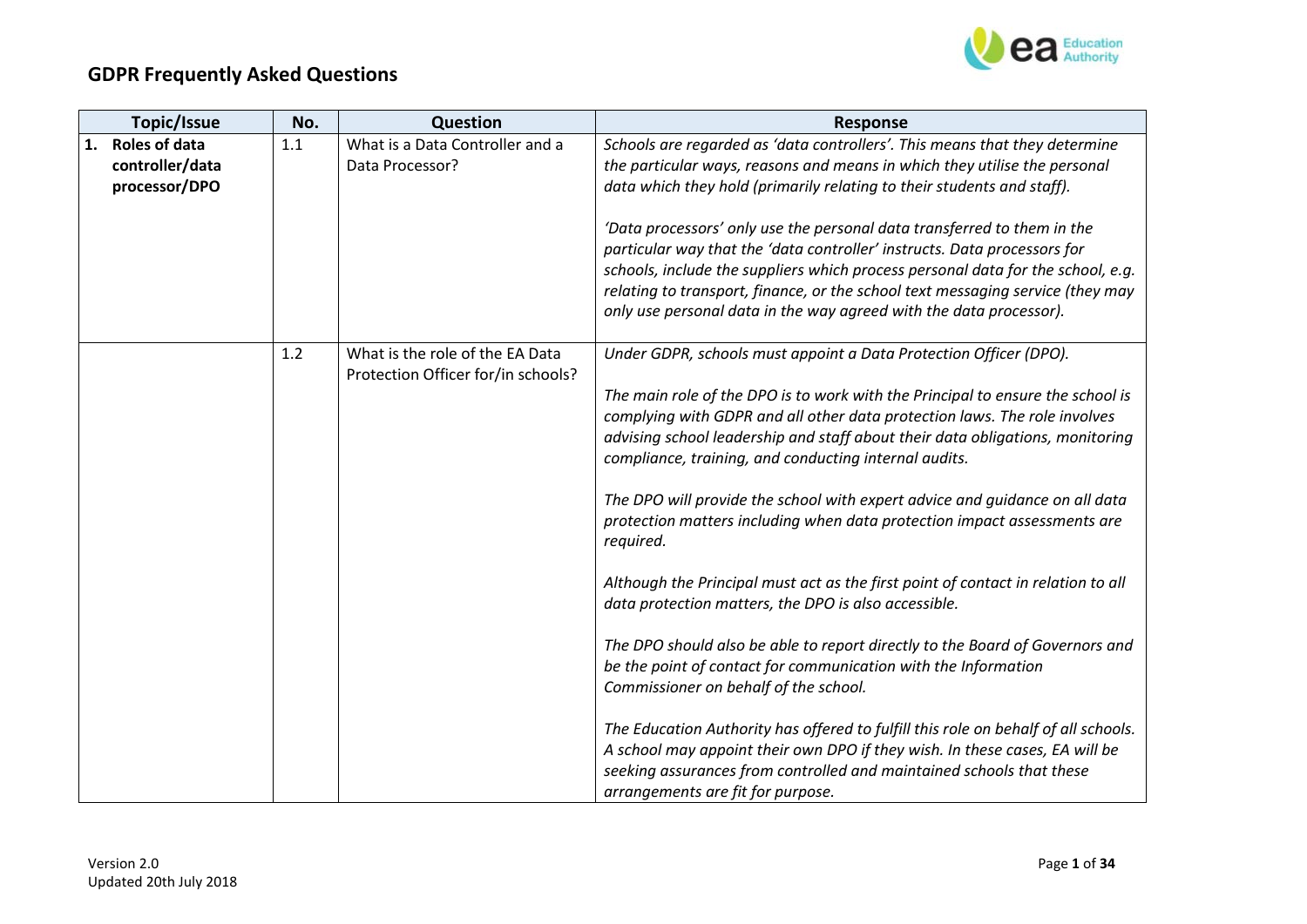

| Topic/Issue                                   | No. | Question                                                                                                                                                                 | <b>Response</b>                                                                                                                                                                                                                                                                                                                                                                                       |
|-----------------------------------------------|-----|--------------------------------------------------------------------------------------------------------------------------------------------------------------------------|-------------------------------------------------------------------------------------------------------------------------------------------------------------------------------------------------------------------------------------------------------------------------------------------------------------------------------------------------------------------------------------------------------|
|                                               |     |                                                                                                                                                                          | Schools who have elected the Education Authority as DPO should ensure that<br>they comply with all Education Authority guidelines and requests for<br>information.                                                                                                                                                                                                                                    |
|                                               | 1.3 | As Nursery Schools don't have the<br>services of C2k/SIMS are Nursery<br>School Principals data controllers<br>and data processors?                                      | Please refer to the response at FAQ no. 1.1.<br>Nursery schools are data controllers as they hold and determine the ways in<br>which they use data relating to their pupils (e.g. names, parental contact<br>information, medical requirements etc.) as well as data relating to the<br>nursery staff.                                                                                                |
|                                               | 1.4 | Whose role is it to ensure that a<br>school is GDPR compliant? Where<br>does responsibility/accountability<br>lie? Are the Board of Governors<br>ultimately responsible? | It remains a school's responsibility to comply with the GDPR, acting through<br>its Principal and ultimately the Board of Governors. The Board of Governors<br>and Principals must assure themselves that effective mechanisms are in<br>place to protect personal information.<br>The role of the DPO is to support the school with the provision of advice,<br>support material and internal audit. |
|                                               | 1.5 | If a school does not use the EA as<br>DPO, does the EA still have a<br>requirement to provide support to<br>the school?                                                  | If schools are availing of a DPO service outside of EA, it would not be<br>appropriate for the EA DPO to advise and assist those schools. However,<br>there is a range of information and guidance on the EA website which is<br>available for all schools to use as they wish.                                                                                                                       |
| 2. Action required by<br>25 <sup>th</sup> May | 2.1 | Do privacy notices and a data<br>protection policy need to be in<br>place by 25 <sup>th</sup> May?                                                                       | Yes, GDPR was implemented on 25 <sup>th</sup> May 2018.<br>If not already been completed, these documents should be created as soon<br>as possible.                                                                                                                                                                                                                                                   |
|                                               | 2.2 | What is an Information Asset                                                                                                                                             | The GDPR legislation requires all data processors to have carried out a                                                                                                                                                                                                                                                                                                                               |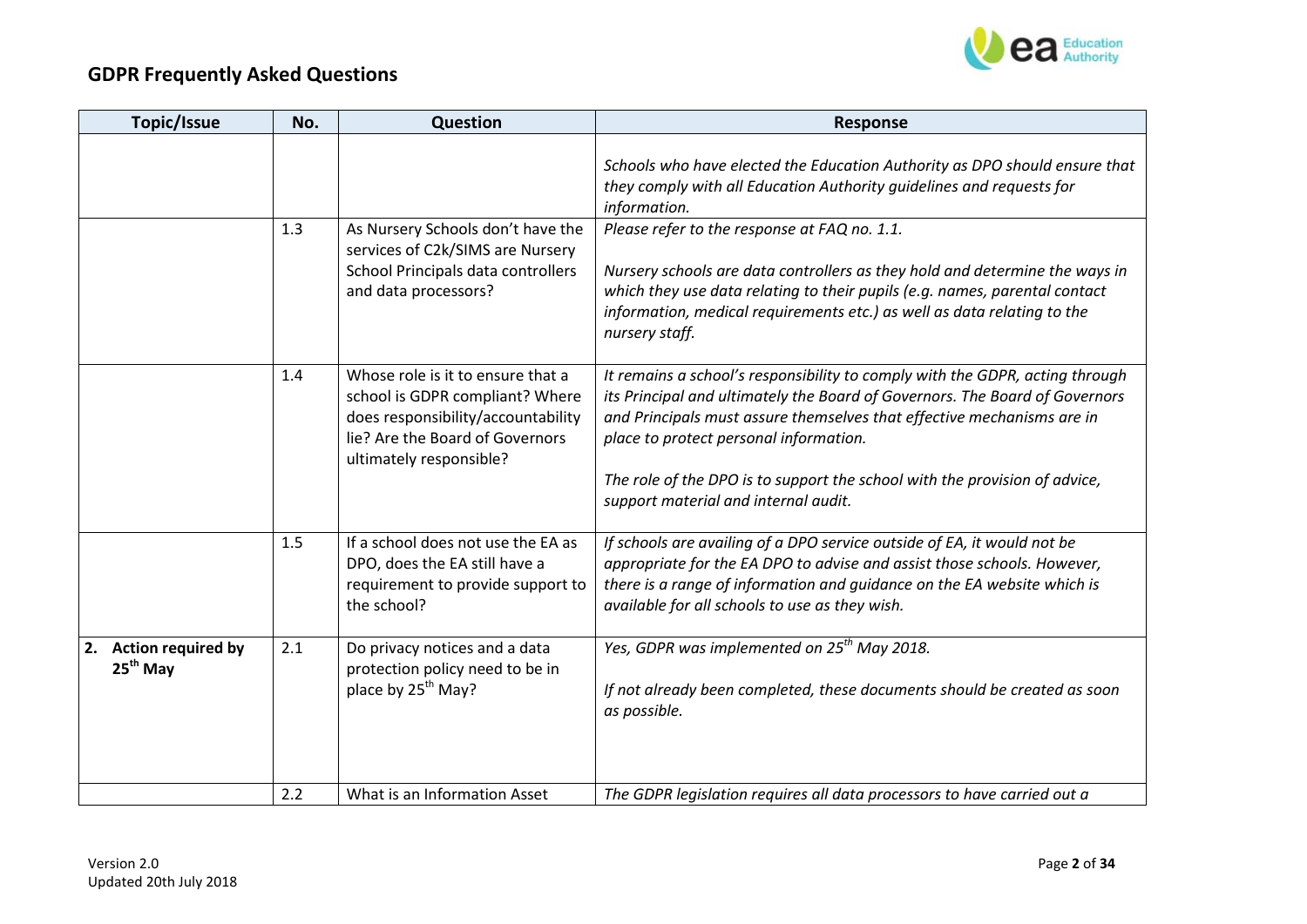

| Topic/Issue | No. | <b>Question</b>                                                      | <b>Response</b>                                                                                                                                                                                                                                                                                                                                                                                                                 |
|-------------|-----|----------------------------------------------------------------------|---------------------------------------------------------------------------------------------------------------------------------------------------------------------------------------------------------------------------------------------------------------------------------------------------------------------------------------------------------------------------------------------------------------------------------|
|             |     | Register (IAR) and when does the<br>Information Asset Register (IAR) | Personal Data Audit. The output of this is the Information Asset Register.                                                                                                                                                                                                                                                                                                                                                      |
|             |     | have to be completed for?                                            | For schools that have elected the Education Authority as their DPO, if this has                                                                                                                                                                                                                                                                                                                                                 |
|             |     |                                                                      | not already been completed, then it should be done as soon as possible.                                                                                                                                                                                                                                                                                                                                                         |
|             |     |                                                                      | Schools need to know what data they are holding, where it is stored and how<br>it is currently being processed to understand what needs to be done in order<br>to become GDPR compliant. Schools should keep their IAR updated and<br>under review as a matter of routine.                                                                                                                                                      |
|             | 2.3 | What do we communicate to<br>parents/legal guardians about<br>GDPR?  | We inform parents and guardians what personal data we collect, how we use<br>this data, third parties involved with this data, and their rights in relation to<br>this data.                                                                                                                                                                                                                                                    |
|             |     |                                                                      | One of the tools you may use is the Privacy Notice, a template which has<br>been uploaded to the Thinkdata website.                                                                                                                                                                                                                                                                                                             |
|             |     |                                                                      | The ICO recommend a layered approach in providing privacy information.<br>They may be provided in a number of different ways. Schools may consider:<br>giving a hard copy of the privacy notice to parents of new pupils;<br>emailing parents a copy of or link to the notice;<br>making the notice available on the school's website/noticeboard;<br>and<br>referencing the privacy notice in communications with the parents. |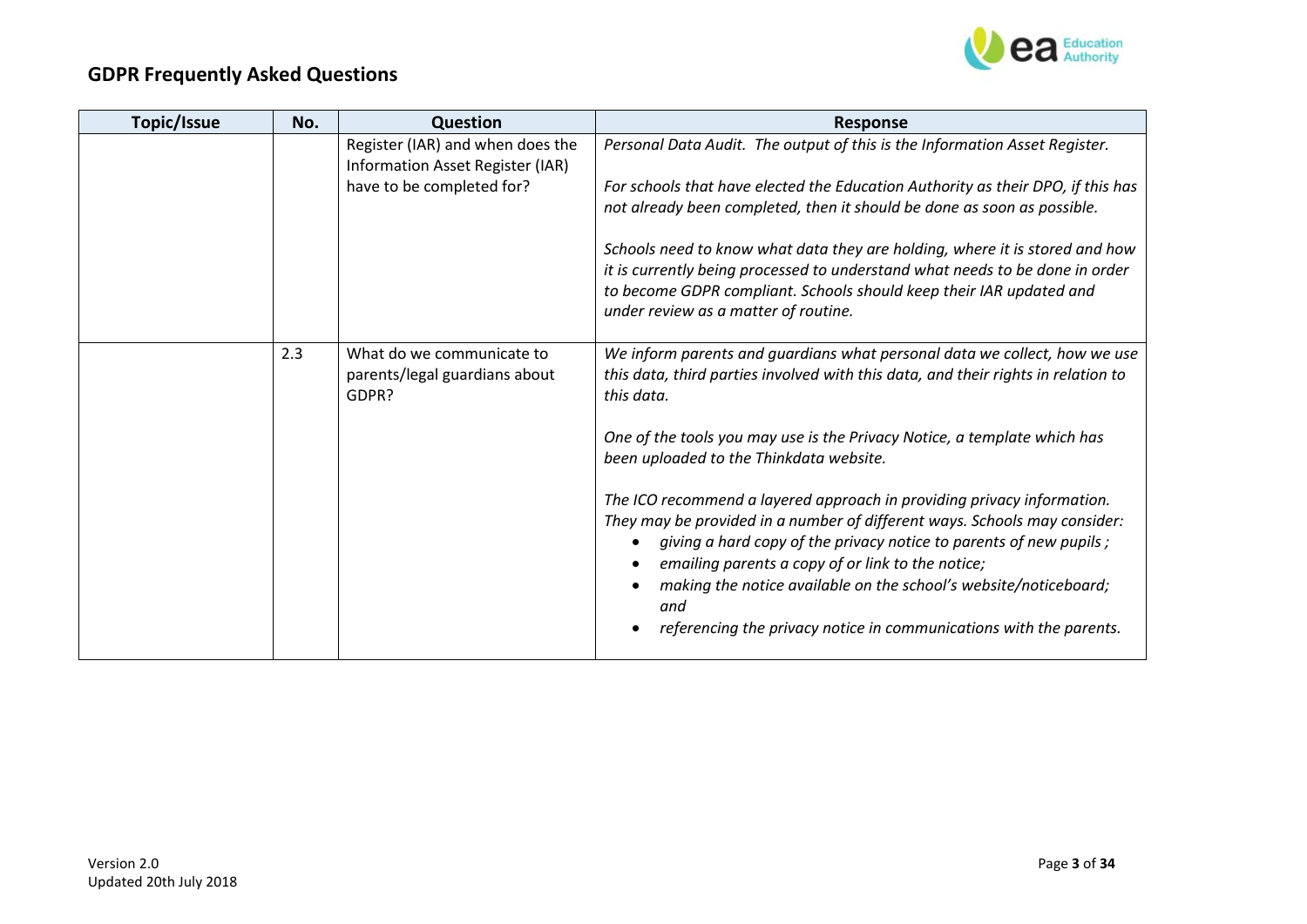

| Topic/Issue | No. | Question                                                                   | <b>Response</b>                                                                                                                                                                                                                                                                                                                                                                                                                                                                                                                                                                                                                                |
|-------------|-----|----------------------------------------------------------------------------|------------------------------------------------------------------------------------------------------------------------------------------------------------------------------------------------------------------------------------------------------------------------------------------------------------------------------------------------------------------------------------------------------------------------------------------------------------------------------------------------------------------------------------------------------------------------------------------------------------------------------------------------|
| 3. Policies | 3.1 | Do schools need to write a policy<br>for managing personal<br>information? | Yes. In light of the multitude of personal information held by schools<br>(including special categories of personal information), schools will be<br>required to detail how they comply with the enhanced obligations of the<br>GDPR.<br>Each school should therefore have a policy for managing personal<br>information (Data Protection Policy), from which the school's Privacy Notice<br>will be derived.<br>Templates for these documents are available on the EA website                                                                                                                                                                 |
|             |     |                                                                            | at: www.eani.org.uk/thinkdata                                                                                                                                                                                                                                                                                                                                                                                                                                                                                                                                                                                                                  |
|             | 3.2 | Do schools need to implement a<br>clear desk policy?                       | No, a clear desk policy is not a strict requirement of GDPR. However, schools<br>must ensure that personal data is managed and used with integrity, security<br>and confidentiality. Schools should therefore consider their desk policies in<br>relation to their various staff members.<br>The Education Authority are aware that operating clear desk policies may<br>not be practical for many classroom settings, however, It is necessary for<br>schools (through policy) to ensure that that no personal data (e.g. reports,<br>letters from parents etc.) are left on their desks or accessible to others when<br>they leave the room. |
|             | 3.3 | What aspects of consent have<br>changed with GDPR from original<br>DPA?    | GDPR sets out a number of changes for consent with respect to personal<br>data.<br>In relation to consent for data protection:<br>Consent requires a positive opt-in. You can no longer use pre-ticked<br>$\bullet$<br>boxes or any other method of default consent.<br>Explicit consent requires a very clear indication. Implied consent is<br>not valid consent now.<br>Consent requests should be kept separate from other terms and<br>conditions on forms.                                                                                                                                                                               |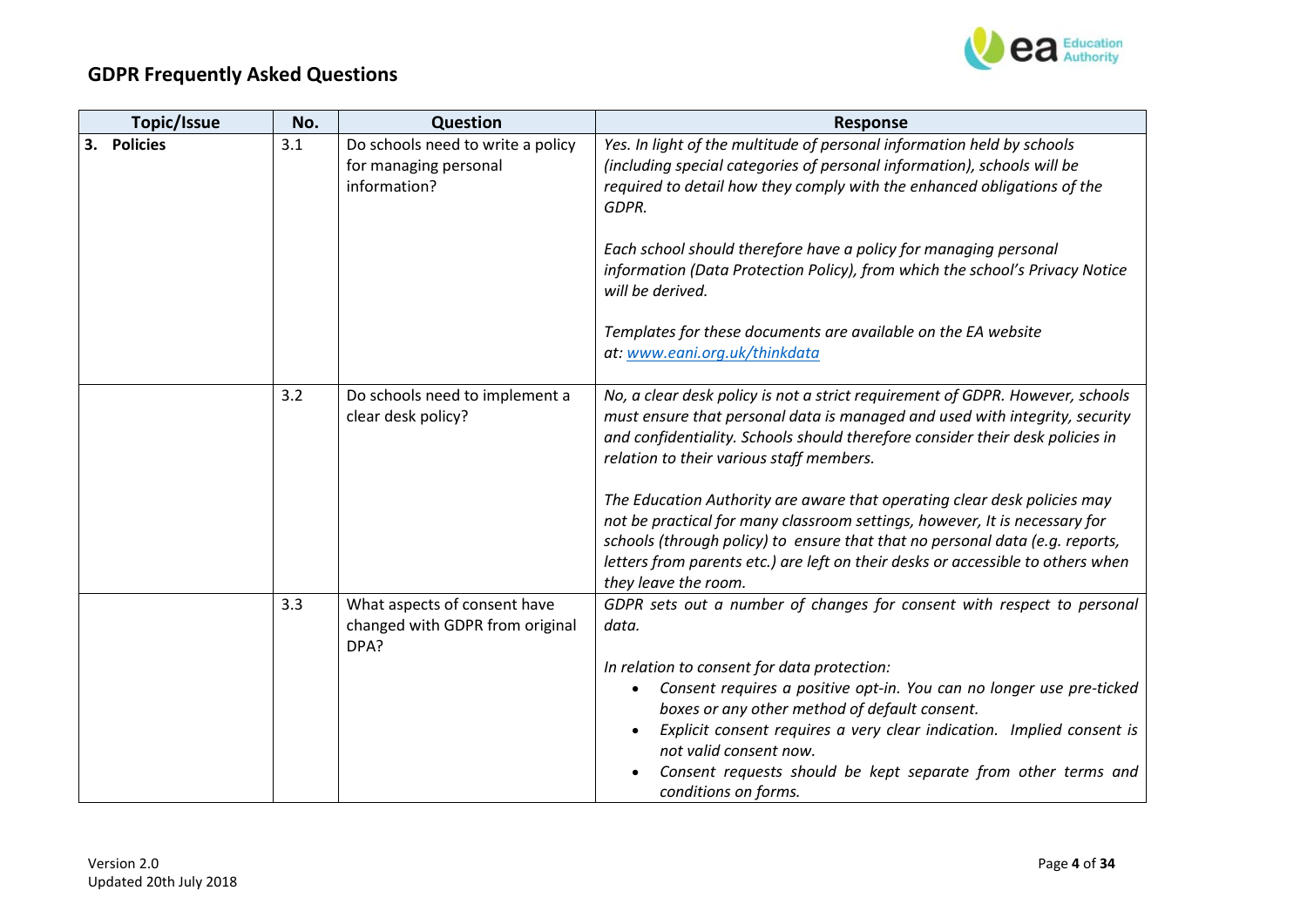

| Topic/Issue | No. | Question                                                                          | <b>Response</b>                                                                                                                                                                                                                                                                                                                                                                                                                                                                                                                                                                                                                                                                                                                                                                                                                                                                                                                            |
|-------------|-----|-----------------------------------------------------------------------------------|--------------------------------------------------------------------------------------------------------------------------------------------------------------------------------------------------------------------------------------------------------------------------------------------------------------------------------------------------------------------------------------------------------------------------------------------------------------------------------------------------------------------------------------------------------------------------------------------------------------------------------------------------------------------------------------------------------------------------------------------------------------------------------------------------------------------------------------------------------------------------------------------------------------------------------------------|
|             |     |                                                                                   | Be specific so that you get separate consent for separate things.<br>Vague or blanket consent is not enough.<br>Be clear and concise.<br>Name any third party controllers who will rely on the consent.<br>Make it easy for people to withdraw consent and tell them how.<br>Keep evidence of consent - who, when, how, and what you told<br>people.<br>Keep consent under review, and refresh it if anything changes.<br>Avoid making data processing consent a precondition of a service,<br>e.g. without consent a pupil cannot participate in an event. This will<br>not apply to health and safety and participation waivers, if these are<br>not signed then pupils cannot participate.<br>Guidance on Consent is available on the EA Think Data website<br>at: www.eani.org.ik/thinkdata and https://ico.org.uk/for-<br>organisations/quide-to-the-general-data-protection-requlation-gdpr/lawful-<br>basis-for-processing/consent/ |
|             |     |                                                                                   | Note: the standards in relation to child protection and participation consents<br>remain the same.                                                                                                                                                                                                                                                                                                                                                                                                                                                                                                                                                                                                                                                                                                                                                                                                                                         |
|             | 3.4 | What is the difference between a<br>privacy notice and data protection<br>policy? | A privacy notice is a public document that communicates privacy information<br>to those people about whom you hold personal data. It sets out how you will<br>process their data lawfully and in accordance with the GDPR.<br>A data protection policy is an internal document which sets out the processes<br>and procedures your school has adopted in order to ensure compliance with                                                                                                                                                                                                                                                                                                                                                                                                                                                                                                                                                   |
|             |     |                                                                                   | the GDPR in the processing of personal data.                                                                                                                                                                                                                                                                                                                                                                                                                                                                                                                                                                                                                                                                                                                                                                                                                                                                                               |
|             | 3.5 | Will C2k be updating their privacy<br>notices for schools also?                   | Yes, C2k are currently in the process of finalising a privacy notice which will<br>be accessible for schools through the C2k MySchool portal.                                                                                                                                                                                                                                                                                                                                                                                                                                                                                                                                                                                                                                                                                                                                                                                              |
|             | 3.6 | Does it suffice to have a blanket                                                 | No, under the GDPR individuals have the right to be informed about the                                                                                                                                                                                                                                                                                                                                                                                                                                                                                                                                                                                                                                                                                                                                                                                                                                                                     |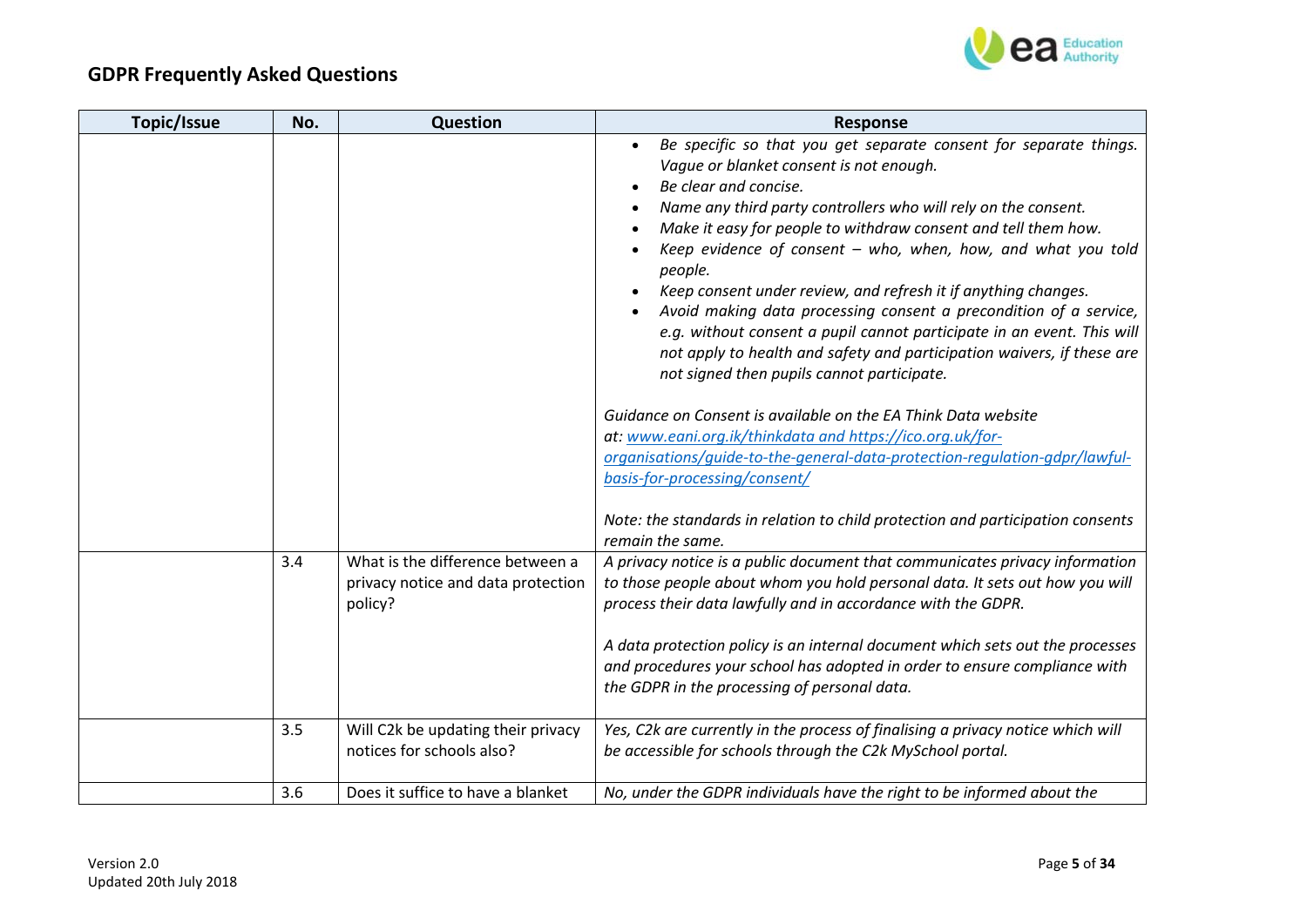

| <b>Topic/Issue</b> | No. | Question                                                                                                             | <b>Response</b>                                                                                                                                                                                                                                                                                                                                                                                                                                                                                                                                                                                                                                                                                                                                                                                                                                                                                                                                                                       |
|--------------------|-----|----------------------------------------------------------------------------------------------------------------------|---------------------------------------------------------------------------------------------------------------------------------------------------------------------------------------------------------------------------------------------------------------------------------------------------------------------------------------------------------------------------------------------------------------------------------------------------------------------------------------------------------------------------------------------------------------------------------------------------------------------------------------------------------------------------------------------------------------------------------------------------------------------------------------------------------------------------------------------------------------------------------------------------------------------------------------------------------------------------------------|
|                    |     | statement in safeguarding and<br>admissions policies regarding<br>information which is shared with<br>third parties? | collection and use of their personal data. This is a key transparency<br>requirement under the GDPR.<br>Please refer to the response to FAQ No. 2.3                                                                                                                                                                                                                                                                                                                                                                                                                                                                                                                                                                                                                                                                                                                                                                                                                                   |
|                    | 3.7 | Do the data breach procedure, IAR<br>and privacy notice need governor<br>approval?                                   | Yes. It is recommended that these documents be approved by the Board of<br>Governors                                                                                                                                                                                                                                                                                                                                                                                                                                                                                                                                                                                                                                                                                                                                                                                                                                                                                                  |
|                    | 3.8 | Does a Privacy notice have to be<br>signed by parents?                                                               | No, a privacy notice does not need to be signed by parents. Schools should<br>consider including the privacy notice in the new school year information pack<br>for pupils/parents.                                                                                                                                                                                                                                                                                                                                                                                                                                                                                                                                                                                                                                                                                                                                                                                                    |
|                    | 3.9 | Is it ok for schools to refer to<br>Privacy Notices online or must<br>they be provided in hard copy?                 | It is not a requirement of GDPR for Privacy Notices to be provided in hard<br>copy.<br>You can publish your Privacy Notices in different ways, for example: on your<br>school website, notice boards or in newsletters. We recommend publishing<br>the Privacy Notice on the school website, where a school has one.<br>You must tell people how to access your Privacy Notice. It is important that<br>you review all of the forms used to collect personal data and include how to<br>access your Privacy Notice. For example, this will apply to parental<br>permission forms.<br>There are a number of techniques you can use to provide people with privacy<br>information. You can use:<br>A layered approach - short notices containing key privacy<br>information that have additional layers of more detailed<br>information.<br><b>Dashboards</b> – preference management tools that inform people how<br>you use their data and allow them to manage what happens with it. |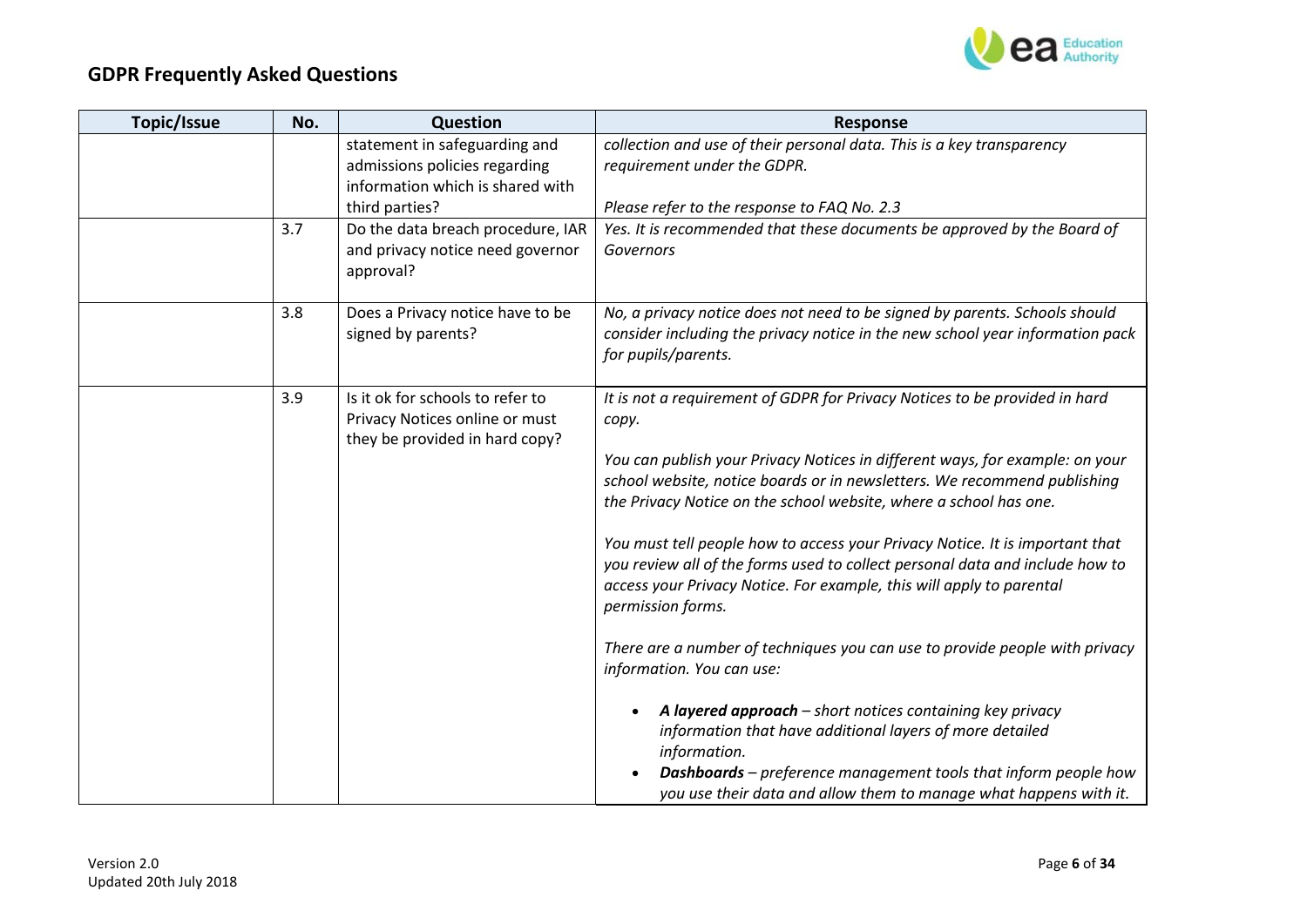

| Topic/Issue                     | No.  | Question                                                                                                                                                                                                                                         | <b>Response</b>                                                                                                                                                                                                                                                                                                                                                                                                                                                                                      |
|---------------------------------|------|--------------------------------------------------------------------------------------------------------------------------------------------------------------------------------------------------------------------------------------------------|------------------------------------------------------------------------------------------------------------------------------------------------------------------------------------------------------------------------------------------------------------------------------------------------------------------------------------------------------------------------------------------------------------------------------------------------------------------------------------------------------|
|                                 |      |                                                                                                                                                                                                                                                  | Just-in-time notices - relevant and focused privacy information<br>delivered at the time you collect individual pieces of information<br>about people.<br><b>Icons</b> – small, meaningful, symbols that indicate the existence of $a$<br>particular type of data processing.<br>Mobile and smart device functionalities - including pop-ups, voice<br>alerts and mobile device gestures.                                                                                                            |
|                                 |      |                                                                                                                                                                                                                                                  | Consider the context in which you are collecting personal data. It is good<br>practice to use the same medium you use to collect personal data to deliver<br>privacy information.<br>Taking a blended approach, using more than one of these techniques, is<br>often the most effective way to provide privacy information.                                                                                                                                                                          |
|                                 |      |                                                                                                                                                                                                                                                  |                                                                                                                                                                                                                                                                                                                                                                                                                                                                                                      |
|                                 | 3.10 | Where primary or nursery schools<br>provide work placements for<br>young people who are pupils of<br>other post primary/special<br>schools, should their privacy<br>notice include reference to child<br>consent for those over 13 years<br>old? | Like any adult volunteer with access to personal data, pupils on work<br>placement must be made aware of their work responsibilities in relation to<br>personal data and adhere to the policies of the school and therefore fall<br>within the school's existing staff privacy notice.<br>The EA will be revising guidance for schools regarding work experience to<br>include advice on complying with GDPR requirements.                                                                           |
| <b>Children's consent</b><br>4. | 4.1  | What is the age of child consent in<br>GDPR context?                                                                                                                                                                                             | Schools need to consider this question for online and non-online services.<br>Online services<br>In relation to online services (such as the use of social media or online games<br>or third party interactive learning systems), the age of consent for a child is<br>from 13 years old. If the child is less than 13, or, for whatever reason<br>deemed incapable of giving informed consent, then the consent must be<br>sought from the parent or guardian for the child.<br>Non-online services |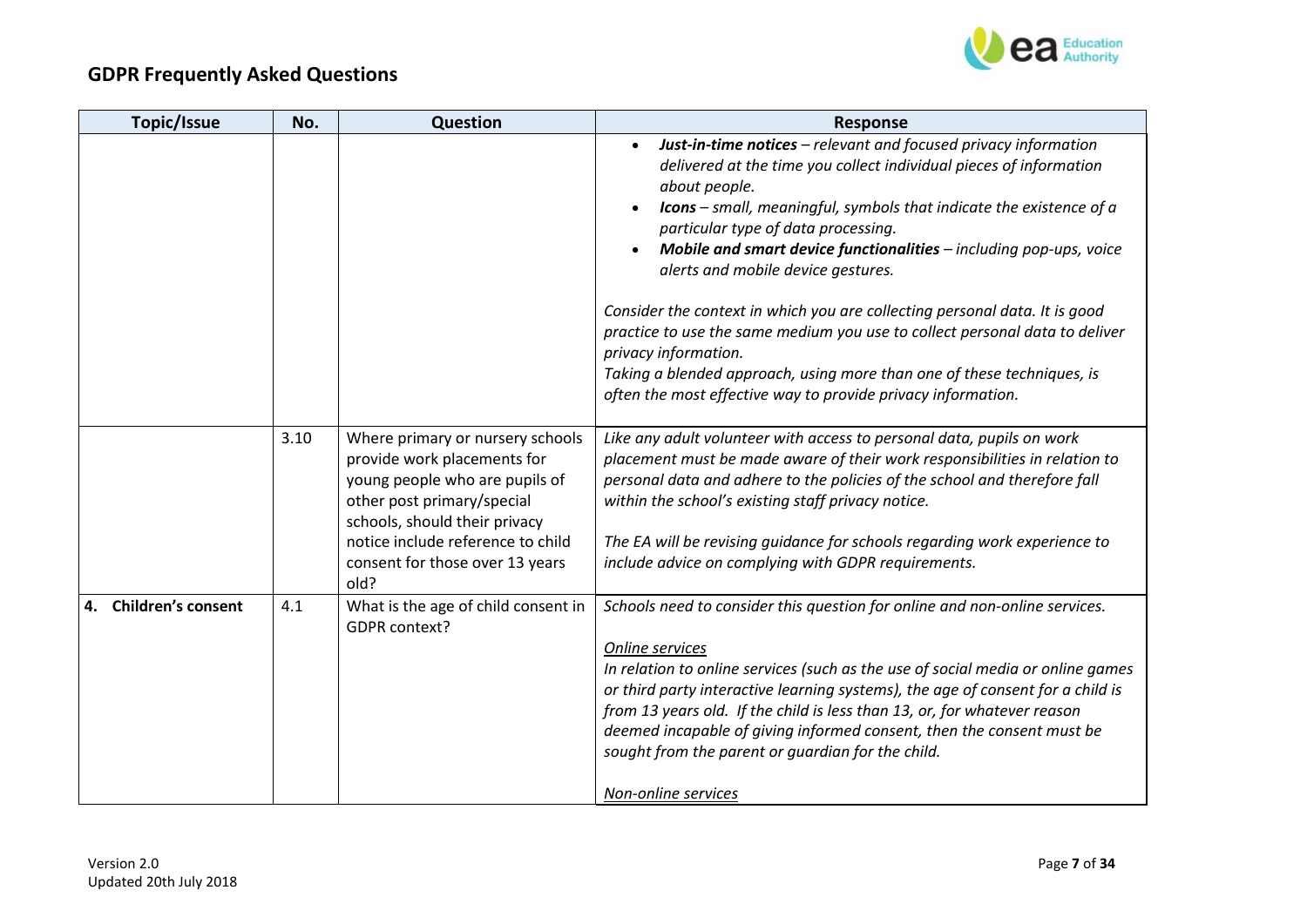

| <b>Topic/Issue</b> | No. | Question                                                                                   | <b>Response</b>                                                                                                                                                                                                                                                                                                                                                                                                                                                                                                                                                                                                                                                                                         |
|--------------------|-----|--------------------------------------------------------------------------------------------|---------------------------------------------------------------------------------------------------------------------------------------------------------------------------------------------------------------------------------------------------------------------------------------------------------------------------------------------------------------------------------------------------------------------------------------------------------------------------------------------------------------------------------------------------------------------------------------------------------------------------------------------------------------------------------------------------------|
|                    |     |                                                                                            | GDPR does not set out the general age of child consent for non-online<br>services. Schools must consider the appropriate age for children to be able to<br>consent and in doing so they should consider the age at which children would<br>fully understand their actions and the consequences of giving their consent.<br>Schools may wish to align this age of consent in relation to GDPR, with the<br>other consents sought, e.g. school educational visits consents.<br>Schools need to document their rationale for electing a particular age for<br>children consent.                                                                                                                            |
|                    |     |                                                                                            | If schools wish to rely upon consent from children, then schools must ensure<br>that the child can understand what they are consenting to, otherwise the<br>consent is not 'informed' and therefore is invalid.                                                                                                                                                                                                                                                                                                                                                                                                                                                                                         |
| 5. Staff training  | 5.1 | Do all school staff need to be<br>trained in GDPR? Is there a<br>timeframe?                | It is important that all school staff are aware of their responsibilities for the<br>protection of personal information. Schools should take appropriate steps to<br>ensure that all school staff are suitably trained on GDPR.<br>To support schools, EA has provided online GDPR training for the principal<br>and one other member of school staff. This should be completed as soon as<br>possible. EA is working on extending these training arrangements as an<br>option for schools to use for further staff training.<br>There is a range of materials available on the EA and ICO websites to assist<br>schools in raising awareness of GDPR and the safe handling of personal<br>information. |
|                    | 5.2 | Will EA keep records of each<br>school's completion of the online<br><b>GDPR training?</b> | Partially, the Education Authority keeps a record of all the ELearning which<br>has been requested and completed by a school. Each school is currently<br>entitled to 2 places on the E-Learning 'GDPR Governance' programme.<br>The Education Authority does not keep a detailed record of attendance at                                                                                                                                                                                                                                                                                                                                                                                               |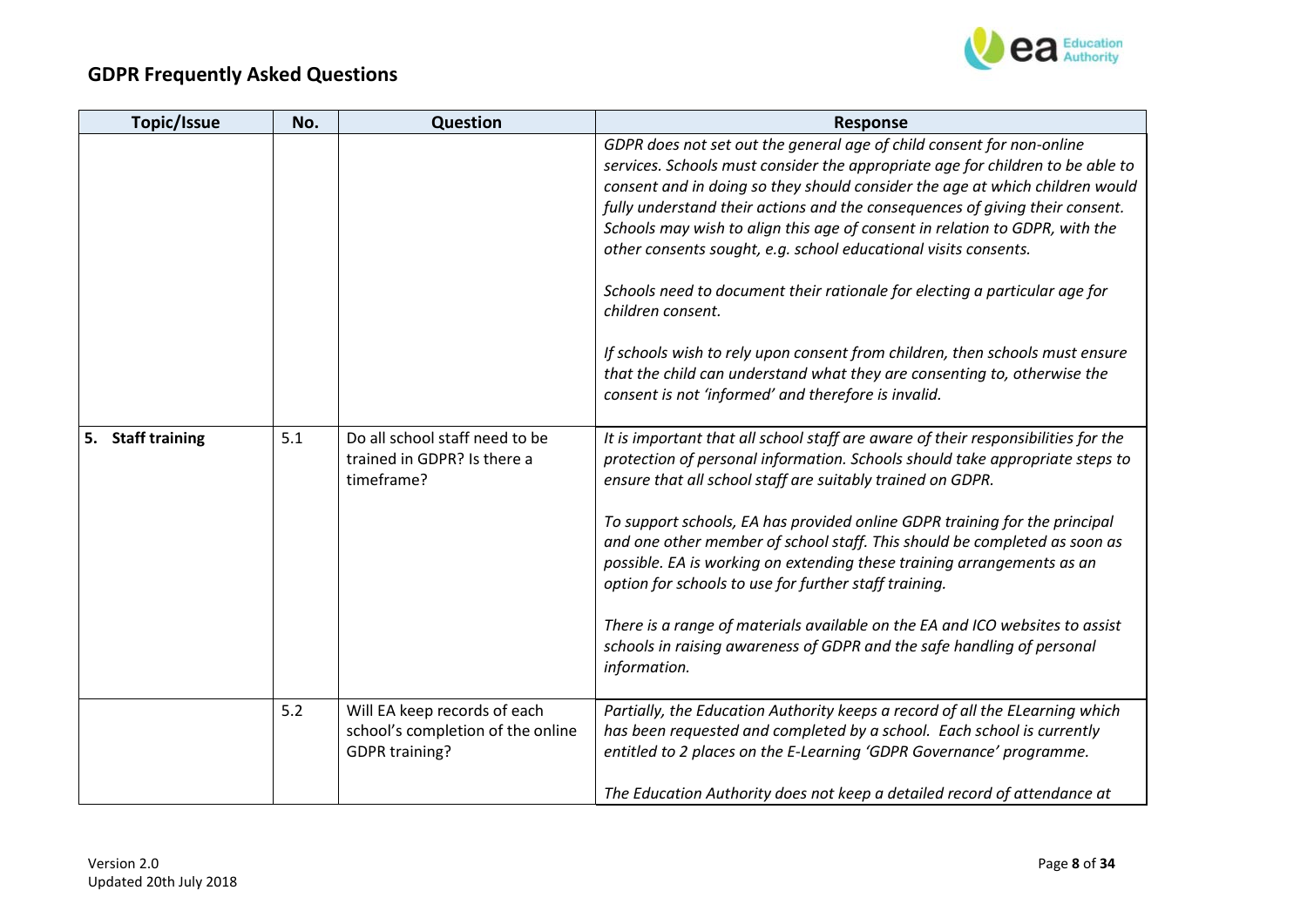

| Topic/Issue                             | No. | Question                                                                                            | <b>Response</b>                                                                                                                                                                                                                                                                                                                                                                                                                                                                                                                                                                                                                                                                                                                                                                                                                                                                                                                                                                                                                                                                                                                                                                                                                                                                                                                                                                                                                                                                                                                                                                                                                                                                                                              |
|-----------------------------------------|-----|-----------------------------------------------------------------------------------------------------|------------------------------------------------------------------------------------------------------------------------------------------------------------------------------------------------------------------------------------------------------------------------------------------------------------------------------------------------------------------------------------------------------------------------------------------------------------------------------------------------------------------------------------------------------------------------------------------------------------------------------------------------------------------------------------------------------------------------------------------------------------------------------------------------------------------------------------------------------------------------------------------------------------------------------------------------------------------------------------------------------------------------------------------------------------------------------------------------------------------------------------------------------------------------------------------------------------------------------------------------------------------------------------------------------------------------------------------------------------------------------------------------------------------------------------------------------------------------------------------------------------------------------------------------------------------------------------------------------------------------------------------------------------------------------------------------------------------------------|
|                                         |     |                                                                                                     | information sessions run or small group sessions. It does not keep a record<br>of training materials downloaded by a school for internal training. Schools<br>are advised to keep these records themselves.                                                                                                                                                                                                                                                                                                                                                                                                                                                                                                                                                                                                                                                                                                                                                                                                                                                                                                                                                                                                                                                                                                                                                                                                                                                                                                                                                                                                                                                                                                                  |
| <b>Access/Security of</b><br>6.<br>data | 6.1 | Is there an issue regarding the<br>extent to which secretarial staff<br>have access to information? | Administrative/secretarial staff in schools have access to personal data as<br>part of their job and therefore schools need to ensure that they comply with<br>the GDPR principles.<br>The GDPR requires you to ensure that anyone acting under your authority<br>with access to personal data does not process that data unless you have<br>instructed them to do so and there may be an issue regarding the extent to<br>which secretarial staff have access to information. It is therefore vital that<br>your staff understand the importance of protecting personal data, are<br>familiar with your security policy and put its procedures into practice.<br>You should provide appropriate initial and refresher training, including:<br>your responsibilities as a data controller under the GDPR;<br>staff responsibilities for protecting personal data - including the<br>possibility that they may commit criminal offences if they<br>deliberately try to access or disclose these data without authority;<br>the proper procedures to identify callers;<br>the dangers of people trying to obtain personal data by deception<br>(e.g. by pretending to be the individual whom the data concerns, or<br>enabling staff to recognize 'phishing' attacks), or by persuading your<br>staff to alter information when they should not do so; and<br>any restrictions you place on the personal use of your systems by<br>staff (e.g. to avoid virus infection or spam).<br>Your staff training will only be effective if the individuals delivering it are<br>themselves reliable and knowledgeable<br>Schools should restrict all staff access only to the information that they need<br>in relation to their role. |
|                                         |     |                                                                                                     |                                                                                                                                                                                                                                                                                                                                                                                                                                                                                                                                                                                                                                                                                                                                                                                                                                                                                                                                                                                                                                                                                                                                                                                                                                                                                                                                                                                                                                                                                                                                                                                                                                                                                                                              |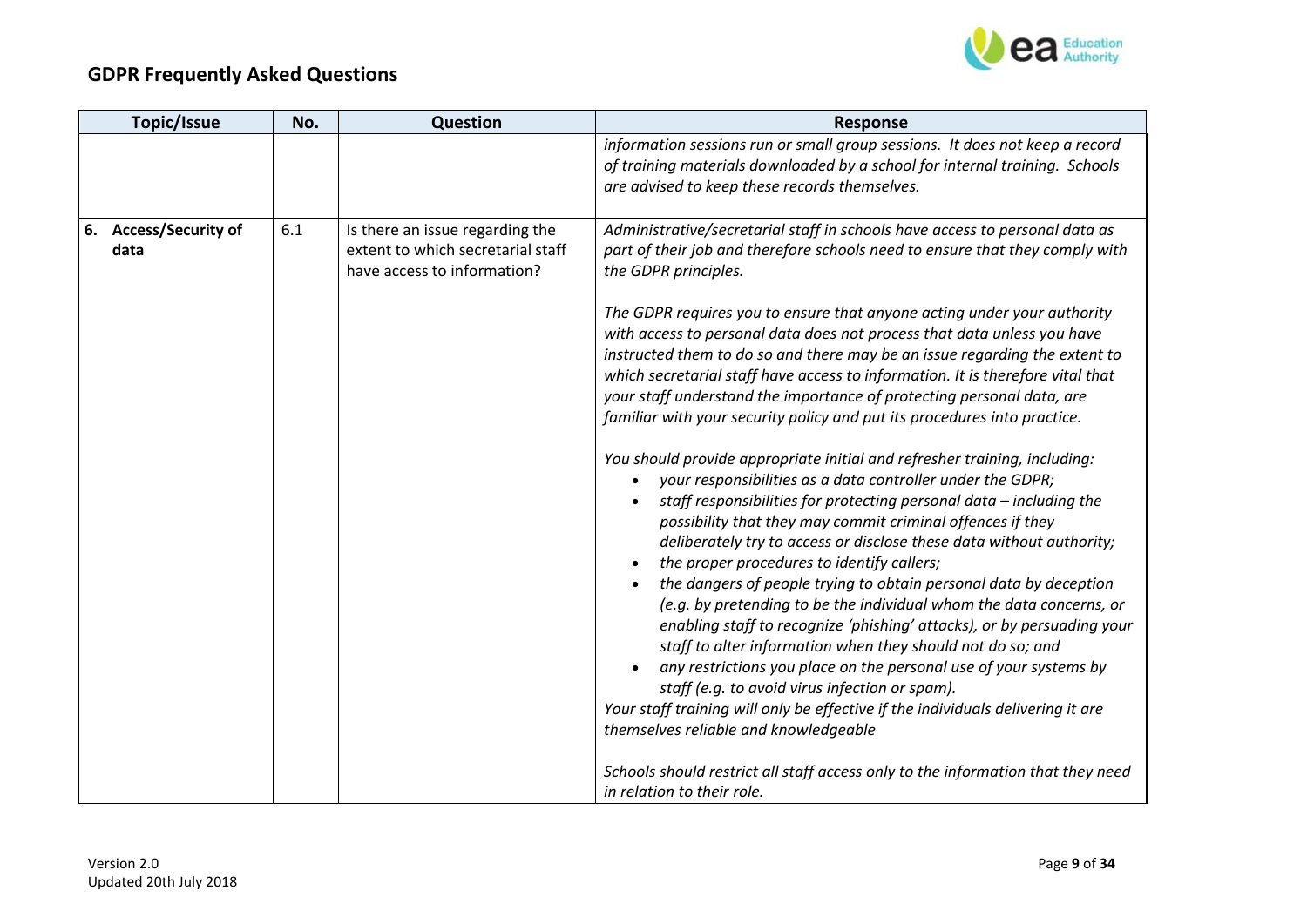

| <b>Topic/Issue</b> | No. | Question                                                                                                                               | <b>Response</b>                                                                                                                                                                                                                                                                                                                                                                                                                                                                                                                                                                                                                                                                                                                                                                                                                                                                                                                                                                                                                                             |
|--------------------|-----|----------------------------------------------------------------------------------------------------------------------------------------|-------------------------------------------------------------------------------------------------------------------------------------------------------------------------------------------------------------------------------------------------------------------------------------------------------------------------------------------------------------------------------------------------------------------------------------------------------------------------------------------------------------------------------------------------------------------------------------------------------------------------------------------------------------------------------------------------------------------------------------------------------------------------------------------------------------------------------------------------------------------------------------------------------------------------------------------------------------------------------------------------------------------------------------------------------------|
|                    |     |                                                                                                                                        |                                                                                                                                                                                                                                                                                                                                                                                                                                                                                                                                                                                                                                                                                                                                                                                                                                                                                                                                                                                                                                                             |
|                    | 6.2 | If a school rents out<br>accommodation to external<br>agencies/community groups, do<br>the children's books need to be<br>locked away? | This depends, in part, upon whether the external agency / community group<br>will be using classrooms or whether it will only be in a communal space<br>where children's books and materials etc. aren't stored e.g. sports hall,<br>assembly hall.<br>To the extent that an external agency $/$ community group is using a<br>classroom, it would be recommended to lock away children's work, if<br>possible, with the exception of public displays of children's work.<br>Names on children's work amount to personal data and the contents of<br>children's work may make it possible to draw conclusions regarding a child's<br>academic performance. Schools should therefore ensure that children's work,<br>is stored out of sight or if possible locked away before a third party uses the<br>classroom.<br>It is likely that personal data would be stored in other ways in a classroom<br>too e.g. copies of pupil progress reports, SEN/child protection documents,<br>etc. Such sensitive personal information should as a matter of course be |
|                    | 6.3 | How do schools manage data<br>access with short term temporary<br>members of staff, e.g. substitute<br>teachers/classroom assistants?  | stored securely at all times.<br>If children's work is not going to be locked away before an external agency /<br>community group uses a classroom, that agency / group will be deemed to<br>be a data processor of the children's personal data under GDPR (by virtue of<br>having access to the classroom and the personal data stored therein). The<br>school must therefore enter into a data processing agreement with the third<br>party agency / group.<br>Short term temporary members of staff are required to comply with GDPR in<br>the same way as permanent long-term staff. As for permanent staff,<br>temporary staff should be aware of what personal data is, what 'processing'<br>means and what their duties are in handling personal data.                                                                                                                                                                                                                                                                                              |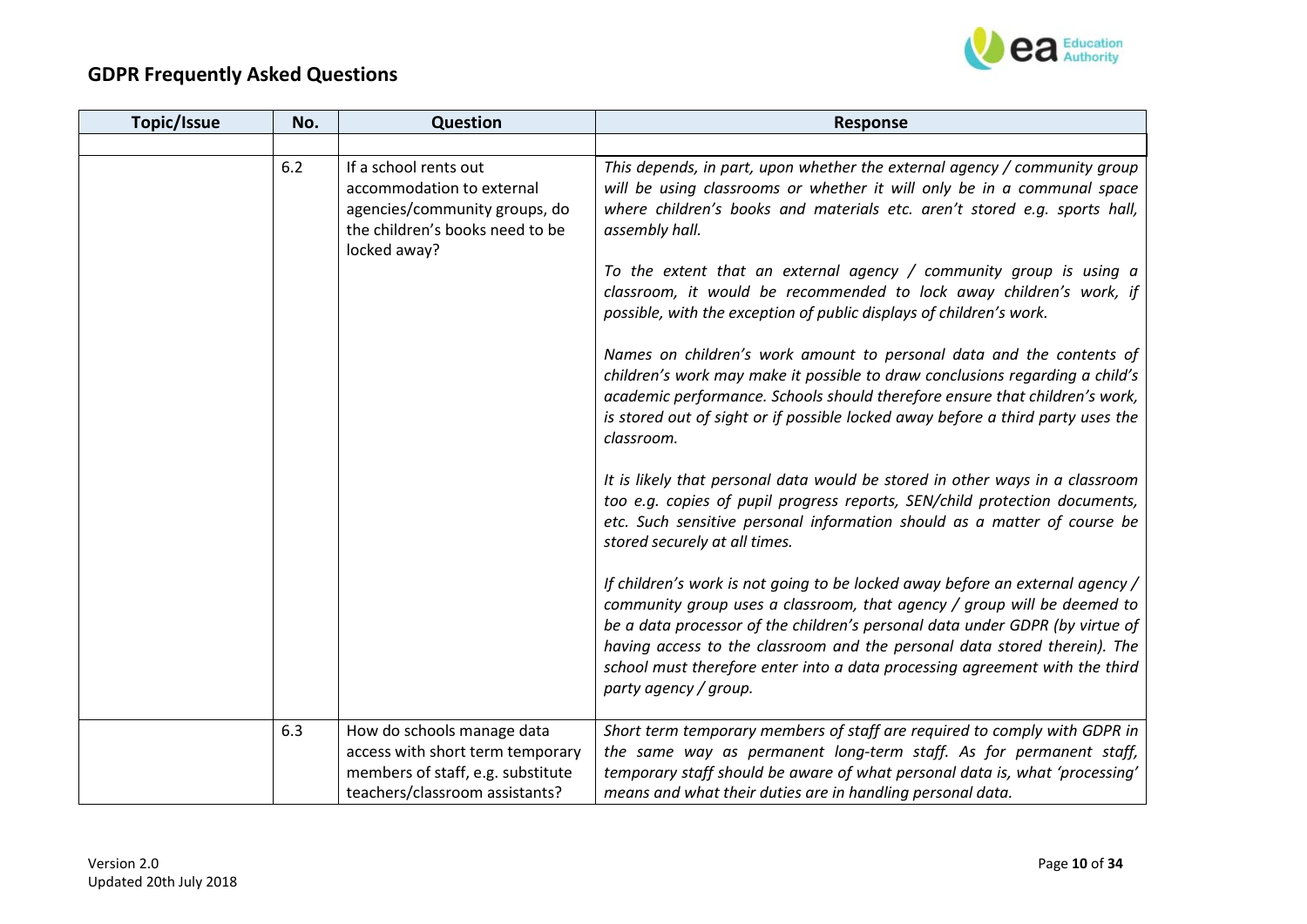

| <b>Topic/Issue</b> | No. | Question                                                                                                                                         | <b>Response</b>                                                                                                                                                                                                                                                                                                                                                                                                                                                                                                                                                                                                                                                                                                                                                  |
|--------------------|-----|--------------------------------------------------------------------------------------------------------------------------------------------------|------------------------------------------------------------------------------------------------------------------------------------------------------------------------------------------------------------------------------------------------------------------------------------------------------------------------------------------------------------------------------------------------------------------------------------------------------------------------------------------------------------------------------------------------------------------------------------------------------------------------------------------------------------------------------------------------------------------------------------------------------------------|
|                    |     |                                                                                                                                                  | The access to personal data given to short term staff should be no more than<br>to the extent necessary e.g. a temporary teacher will need to know details of<br>any health / educational needs affecting the children in their class(es) and<br>would also need to know of serious health issues affecting children in the<br>school generally e.g. nut allergies, but would not necessarily need SEN details<br>of children in other classes in the school.                                                                                                                                                                                                                                                                                                    |
|                    | 6.4 | Is it ok to scan letters, written<br>reports, etc. and upload pupil<br>information such as SEN<br>information to SIMS or school file<br>servers? | SIMS continues to provide a protected environment where schools choose to<br>upload documentation there. However, schools should be aware that when<br>using printers/scanners there may be a small risk of information being<br>retained in the memory of those devices.                                                                                                                                                                                                                                                                                                                                                                                                                                                                                        |
|                    | 6.5 | Should schools send data capture<br>forms home to parents using<br>recorded delivery?                                                            | As data capture forms contain personal data, they should be circulated<br>securely and due to the sensitive nature of details contained within these<br>forms they should be treated with particular care. The Education Authority<br>recommends that data capture forms may be sent by non-recorded post.<br>They should not be sent home in children's school bags.                                                                                                                                                                                                                                                                                                                                                                                            |
|                    | 6.6 | Where schools require back up<br>paper copies of personal<br>information, such as contact<br>details for pupils, how should this<br>be managed?  | This is up to the schools to decide. The ICO advises data controllers such as<br>schools to consider risk analysis, organisational policies and physical and<br>technical measures when considering security arrangements for personal<br>data.<br>Note that several GDPR principles relates to limiting storage. Personal data<br>should not be retained for longer than necessary in relation to the purpose<br>for which such data is processed.<br>Personal Data (even paper records) must be stored in such a way that the<br>data can be disposed of reliably when it is no longer required. Note that any<br>personal data kept by a school must be managed in accordance with the<br>0f<br>οf<br>Department<br>Education<br>Model<br>Disposal<br>Records |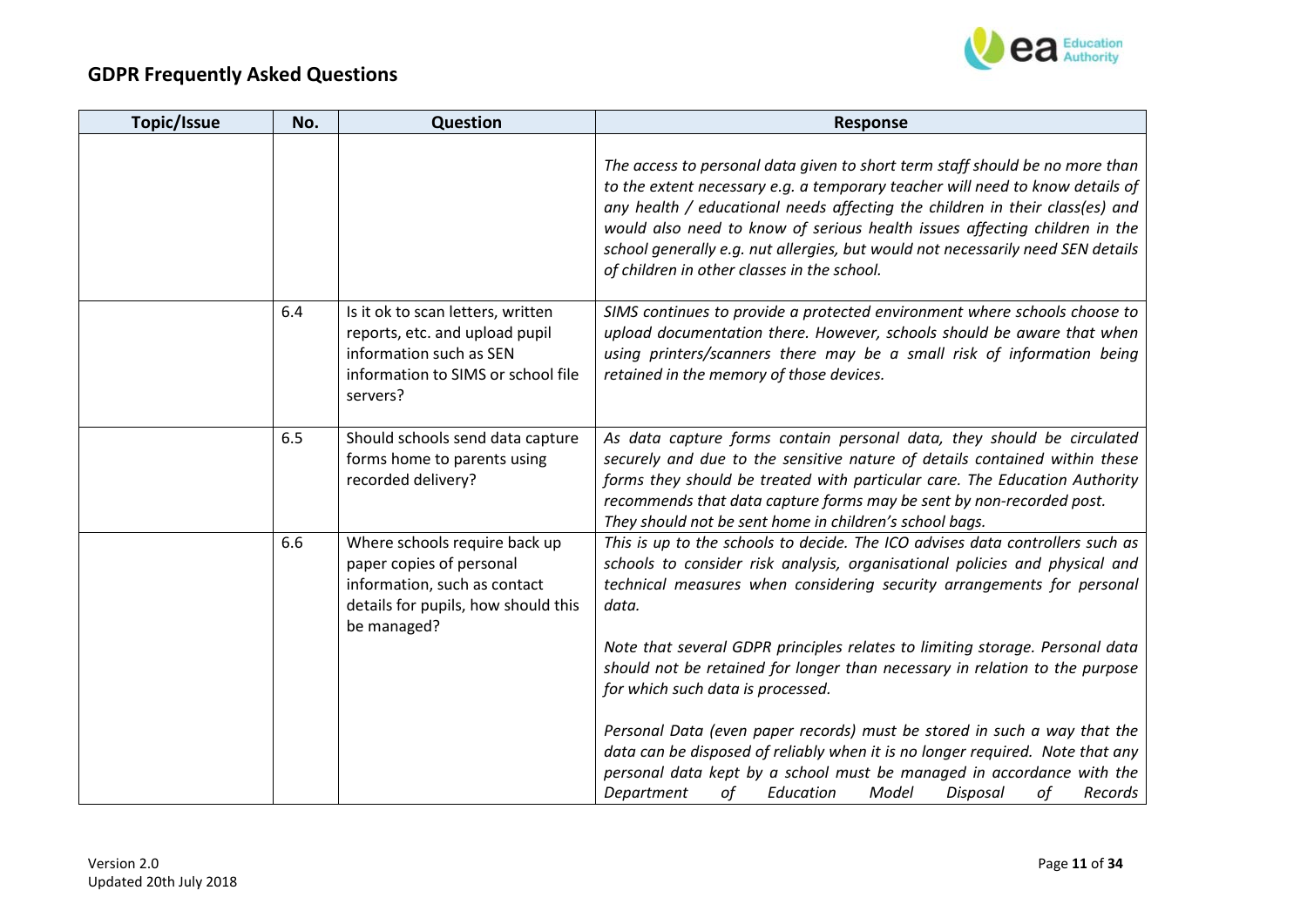

| Topic/Issue | No. | Question                                                                                                                                           | <b>Response</b>                                                                                                                                                                                                                                                                                                                                                                                                                                                                                                                                                                                                                                                      |
|-------------|-----|----------------------------------------------------------------------------------------------------------------------------------------------------|----------------------------------------------------------------------------------------------------------------------------------------------------------------------------------------------------------------------------------------------------------------------------------------------------------------------------------------------------------------------------------------------------------------------------------------------------------------------------------------------------------------------------------------------------------------------------------------------------------------------------------------------------------------------|
|             |     |                                                                                                                                                    | https://www.education-ni.gov.uk/publications/disposal-records-<br>Schedule:<br>schedule<br>Finally, GDPR requires that ALL personal data is held securely.                                                                                                                                                                                                                                                                                                                                                                                                                                                                                                           |
|             | 6.7 | Where there is insufficient<br>lockable storage for personal<br>data, should office doors be kept<br>locked, e.g. secretary's office?              | The GDPR requires that personal data be processed securely by means of<br>'appropriate technical and organisational measures.' A risk based approach<br>in line with 6.6 above should be undertaken to identify how best schools<br>should maintain the security of personal information.<br>Where there is currently insufficient lockable storage for personal data, steps<br>ought to be taken to rectify this.                                                                                                                                                                                                                                                   |
|             | 6.8 | If schools are sharing data with<br>e.g. DE (census data), FFT, etc. is<br>there assurance that those<br>organisations are also GDPR<br>compliant? | The services supplied to schools by C2K (EA) are undertaken on behalf of the<br>Minister and the Department. Data sharing in this environment is compliant<br>with GDPR. DE is the data controller for school census data and it is their<br>responsibility to ensure GDPR compliance in this regard. Data sharing is<br>allowed with a number of other agencies, including Fisher Family Trust<br>through C2k's contract with their main service provider, Capita. The contract<br>with Capita has been updated in-line with GDPR and this cascades down to<br>the subcontractors.<br>If schools are sharing data with any other commercial third party (e.g. their |
|             |     |                                                                                                                                                    | suppliers), a data processing agreement should be put in place. This may<br>form part of a contract between the school and the third party, and should<br>be reviewed regularly. The ICO has provided guidance as to what a data<br>processing agreement should document. EA is designing guidance in this<br>area.                                                                                                                                                                                                                                                                                                                                                  |
|             |     |                                                                                                                                                    | The sharing of data agreements between schools and other public bodies is<br>currently under review.                                                                                                                                                                                                                                                                                                                                                                                                                                                                                                                                                                 |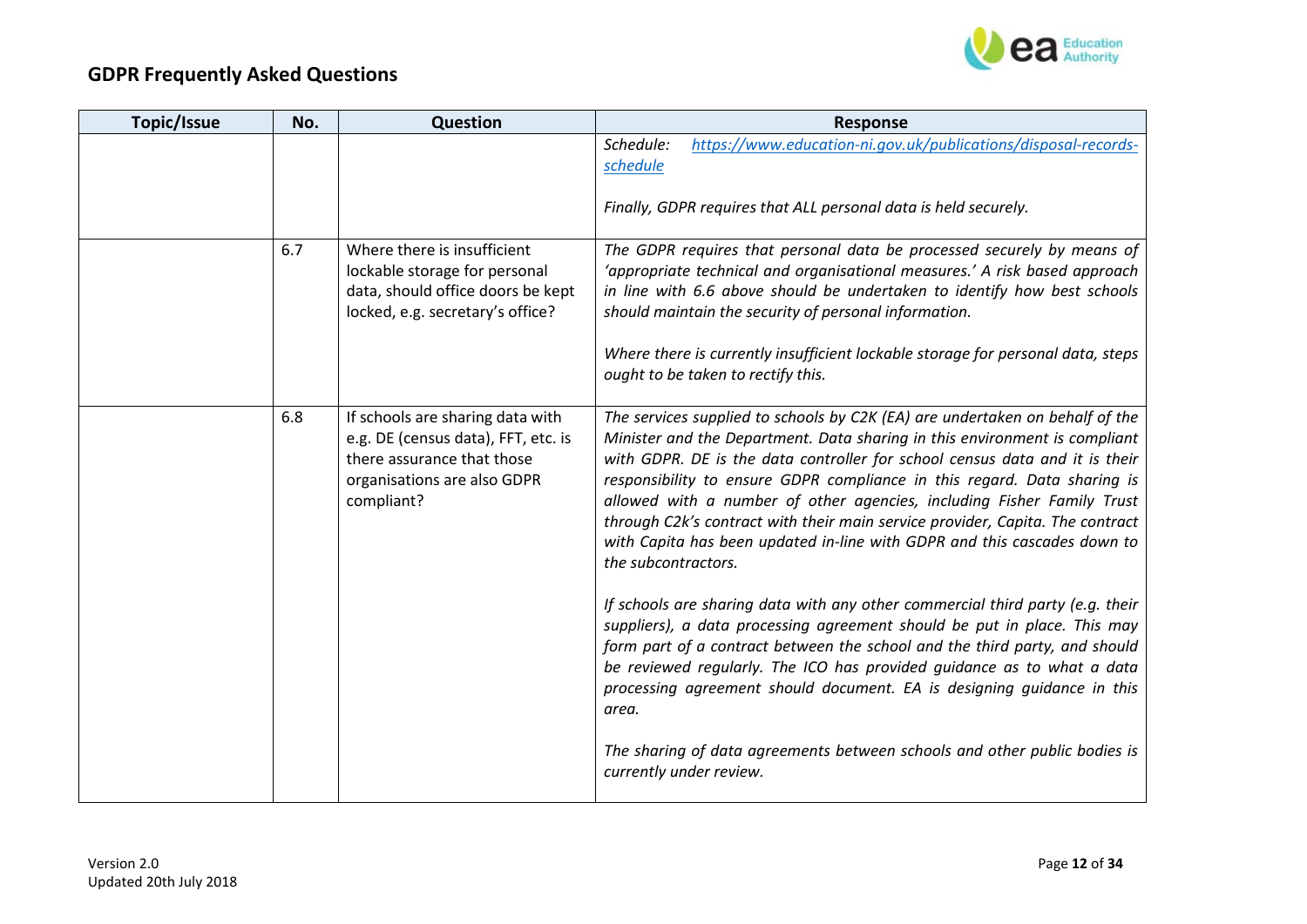

| <b>Topic/Issue</b> | No.  | Question                                                                                                                                                                                                                | <b>Response</b>                                                                                                                                                                                                                                                                                                                                                                                                                                                                                                                                                                                                                                                                                                                                                                       |
|--------------------|------|-------------------------------------------------------------------------------------------------------------------------------------------------------------------------------------------------------------------------|---------------------------------------------------------------------------------------------------------------------------------------------------------------------------------------------------------------------------------------------------------------------------------------------------------------------------------------------------------------------------------------------------------------------------------------------------------------------------------------------------------------------------------------------------------------------------------------------------------------------------------------------------------------------------------------------------------------------------------------------------------------------------------------|
|                    |      |                                                                                                                                                                                                                         |                                                                                                                                                                                                                                                                                                                                                                                                                                                                                                                                                                                                                                                                                                                                                                                       |
|                    | 6.9  | Where external<br>organisations/agencies use school<br>accommodation (e.g. HSCT<br>service) who is responsible for<br>data management within those<br>services?                                                         | This depends upon the nature of the services provided.<br>If the services are provided and initiated by for example, HSCT, the HSCT are<br>responsible for the personal data.<br>However, if the services are administered as a joint project, the school and<br>for example, HSCT will be jointly responsible as data controllers and a joint<br>controller agreement should be put in place. An assessment of whether the<br>body providing the services is a data controller is required.<br>Please also refer to the response to FAQ No. 6.2                                                                                                                                                                                                                                      |
|                    | 6.10 | Where schools are organising<br>educational visits and teachers<br>will be responsible for pupils'<br>passports, medical records,<br>contact details, etc. is consent<br>required or do parents need to be<br>informed? | Consent for the actual activity remains as usual. GDPR is only concerned<br>with processing personal information.<br>In relation to GDPR and the holding of passports, student information,<br>medical conditions etc. by staff, consent is not required. Teachers will already<br>be holding much of this information in relation to their pupils whilst at<br>school, and they have legal grounds for doing so whilst on educational visits.<br>Teachers must ensure that this data is handled securely at all times whilst on<br>educational visits. Data held MUST be recorded in the information Asset<br>Register.<br>Schools should outline within their privacy notice that pupil's personal<br>information may be carried by school staff when on school educational visits. |
|                    | 6.11 | Many primary schools struggle to<br>have secure storage space to file<br>the large individual pupil records<br>for the required period $-$ can you                                                                      | In an effort to increase efficiency and future proof the school's systems,<br>schools may consider switching to electronic records by scanning documents.<br>Schools may consider using secure off-site storage providers to safely secure                                                                                                                                                                                                                                                                                                                                                                                                                                                                                                                                            |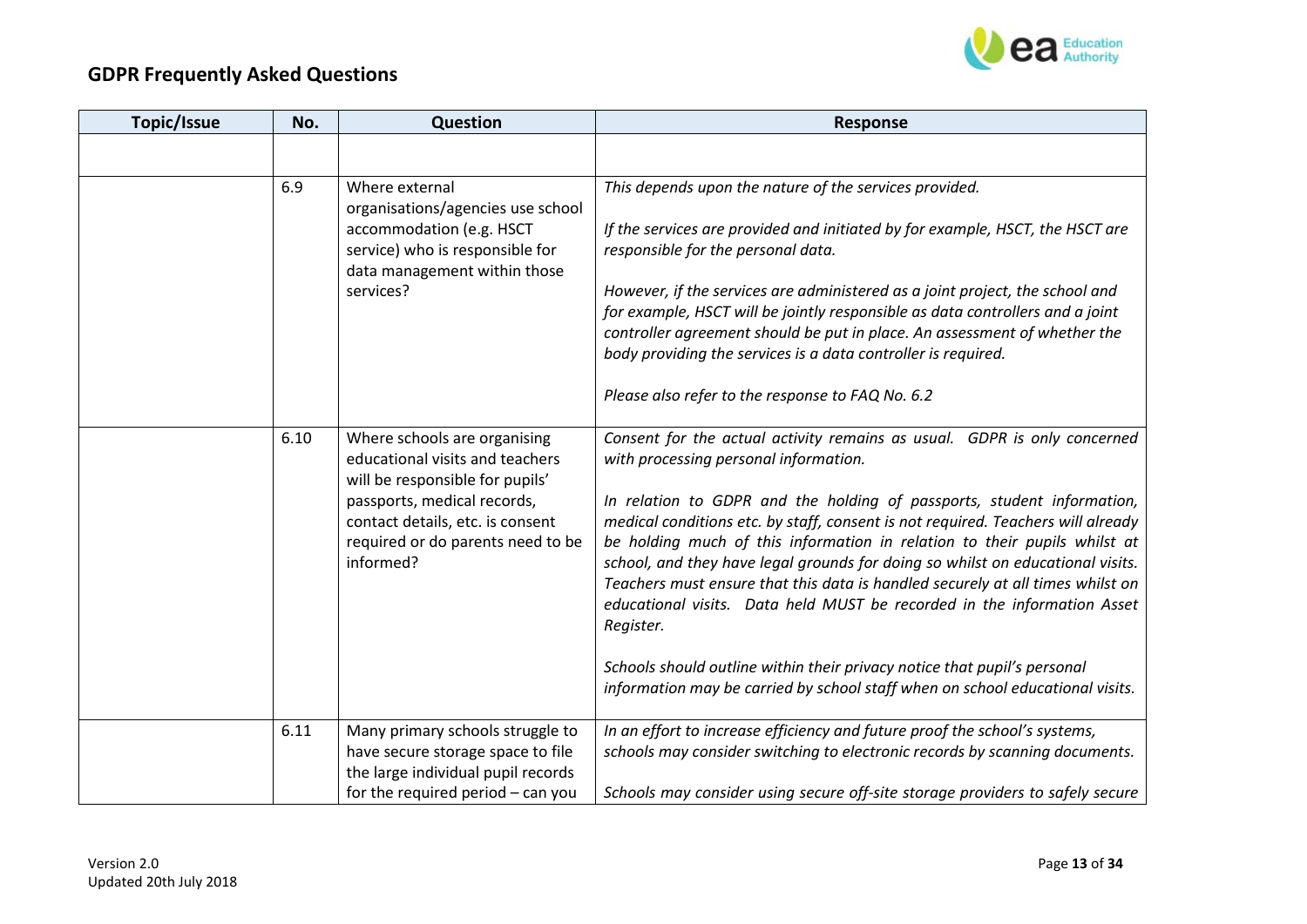

| <b>Topic/Issue</b> | No.  | Question                                                                                                                                                  | <b>Response</b>                                                                                                                                                                                                                                                                                                                                                                                                                                                                                                                                                  |
|--------------------|------|-----------------------------------------------------------------------------------------------------------------------------------------------------------|------------------------------------------------------------------------------------------------------------------------------------------------------------------------------------------------------------------------------------------------------------------------------------------------------------------------------------------------------------------------------------------------------------------------------------------------------------------------------------------------------------------------------------------------------------------|
|                    |      | advise how this might be<br>managed?                                                                                                                      | records that do not necessarily need to be onsite (perhaps records that<br>urgent access would not be required) but which cannot be destroyed. Schools<br>must be satisfied that the information will be held securely.                                                                                                                                                                                                                                                                                                                                          |
|                    | 6.12 | Is it ok to store personal data on a<br>portable hard drive if password<br>protected?                                                                     | It is also incumbent upon schools to remove data which is no longer required.<br>Yes, however it is vital that personal data on portable devices is encrypted<br>and password protected. Portable devices are easily forgotten, mislaid or<br>stolen and in such an event where the device is not password protected then<br>that amounts to a data breach which may be reportable. Even encrypted                                                                                                                                                               |
|                    |      |                                                                                                                                                           | devices might require reporting to the ICO, depending upon the<br>consideration of the school DPO.<br>There is a very real risk of reputational damage by losing portable devices.<br>There should be a policy on the use of such devices in any event.                                                                                                                                                                                                                                                                                                          |
|                    | 6.13 | Given that C2k is accessible from<br>personal mobile phones, what<br>should be the policy re access<br>to/storage of personal data for<br>teaching staff? | Mobile devices such as phones are very vulnerable to breaches because they<br>are by far the most lost or stolen devices and generally have much weaker<br>security.<br>The following policies should be adapted:<br>denying or restricting access to sensitive data on devices which lack a<br>high level of encryption;<br>auditing the types of personal data being processed and the devices<br>used to access that data;<br>controlling access to data and/or devices using passwords or PIN<br>codes;<br>backing up copies of data held on mobile devices. |
|                    |      |                                                                                                                                                           | DE guidance on the deployment of mobile ICT can be found in DE Circular<br>2016/26 Effective Educational Uses of Mobile Digital Devices accessible at:<br>https://www.education-ni.gov.uk/publications/circular-201626-effective-                                                                                                                                                                                                                                                                                                                                |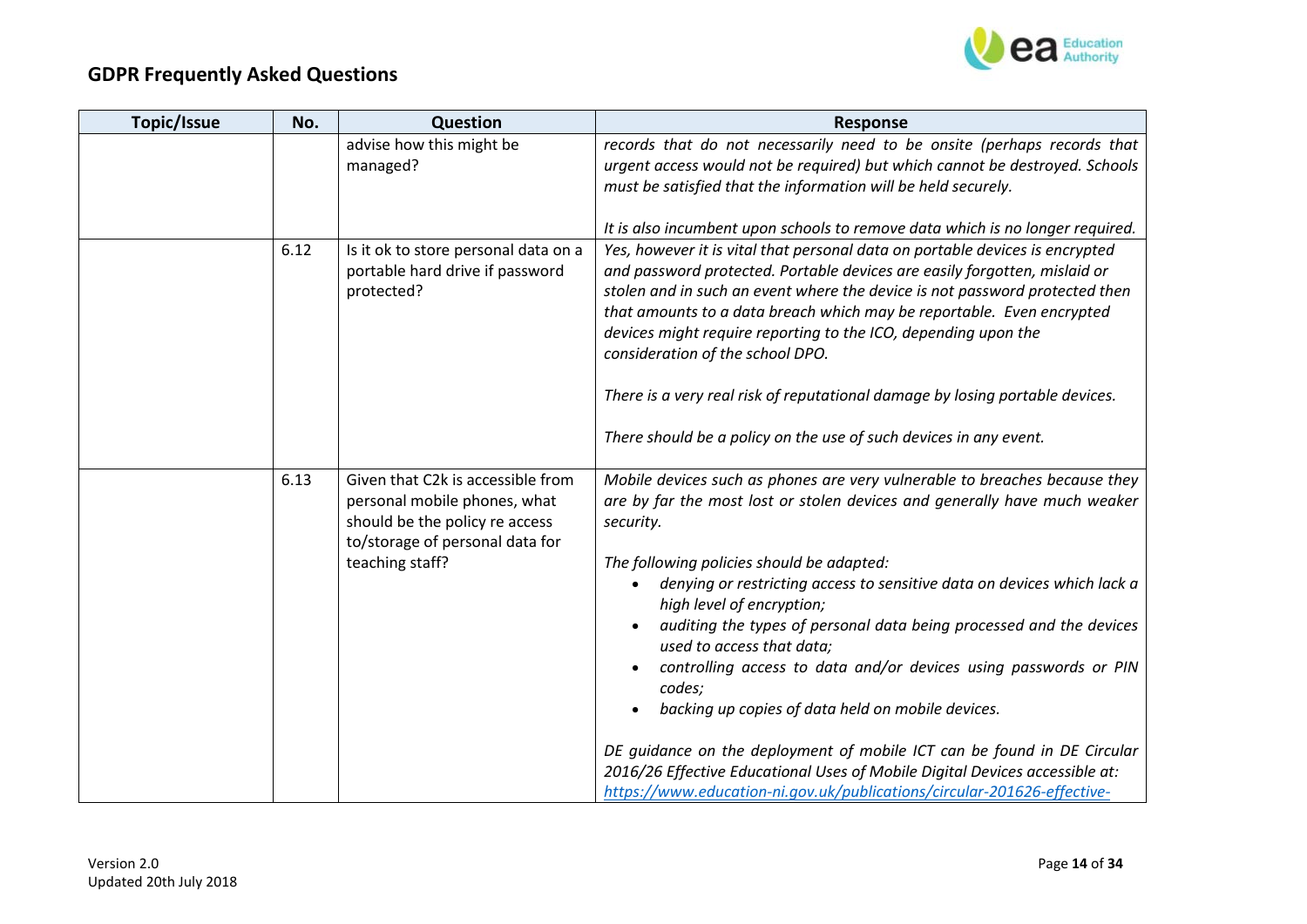

|    | <b>Topic/Issue</b>                      | No. | Question                                                                                                      | <b>Response</b>                                                                                                                                                                                                                                                                                                                                                                                                                                                                                                                                                                                                                                                                                                                                                                                                                                                                                                                                                                      |
|----|-----------------------------------------|-----|---------------------------------------------------------------------------------------------------------------|--------------------------------------------------------------------------------------------------------------------------------------------------------------------------------------------------------------------------------------------------------------------------------------------------------------------------------------------------------------------------------------------------------------------------------------------------------------------------------------------------------------------------------------------------------------------------------------------------------------------------------------------------------------------------------------------------------------------------------------------------------------------------------------------------------------------------------------------------------------------------------------------------------------------------------------------------------------------------------------|
|    |                                         |     |                                                                                                               | educational-uses-mobile-digital-devices                                                                                                                                                                                                                                                                                                                                                                                                                                                                                                                                                                                                                                                                                                                                                                                                                                                                                                                                              |
| 7. | <b>Pupil Progress</b><br><b>Reports</b> | 7.1 | How should pupil progress reports<br>be shared with parents?                                                  | Pupil progress reports include personal information relating to pupils.<br>Schools must take reasonable measures to safeguard this information. Pupil<br>progress reports should be distributed in a way that ensures that the<br>information is secure.<br>Schools should consider the following methods for sending reports to<br>parents/guardians:<br>- by post;<br>-by email where email addresses have been confirmed; or                                                                                                                                                                                                                                                                                                                                                                                                                                                                                                                                                      |
|    |                                         |     |                                                                                                               | - by uploading to the school's secure access VLE.<br>Sending Pupil Progress Reports home in schoolbags is not recommended.                                                                                                                                                                                                                                                                                                                                                                                                                                                                                                                                                                                                                                                                                                                                                                                                                                                           |
| 8. | Archived/historical<br>data             | 8.1 | Where schools have photos on<br>wall displays with pupil/past pupil<br>names, should these now be<br>removed? | Where schools hold and display historic photographs, the Education<br>Authority would recommend the following:<br>(i)<br>Schools may display historic photographs of student groups,<br>sporting teams, head boys/girls on the grounds that this is both<br>in the general public interest and is in the schools' 'Legitimate<br>Interest' of promoting itself.<br>(ii)<br>Schools may wish to use historic photographs in advertising<br>material, alumnae events or historical records. The Education<br>Authority would recommend that photographs within such<br>publications be published only with a generic description (e.g.<br>class of 1980 or $1^{st}$ XV Rugby team 1999) and without individual<br>student names so as to protect the individuals' rights.<br>However, it should be considered that data protection laws do<br>not apply to the deceased and therefore, very historic<br>photographs (e.g. from 1800s) may be used whatever way the<br>school sees fit. |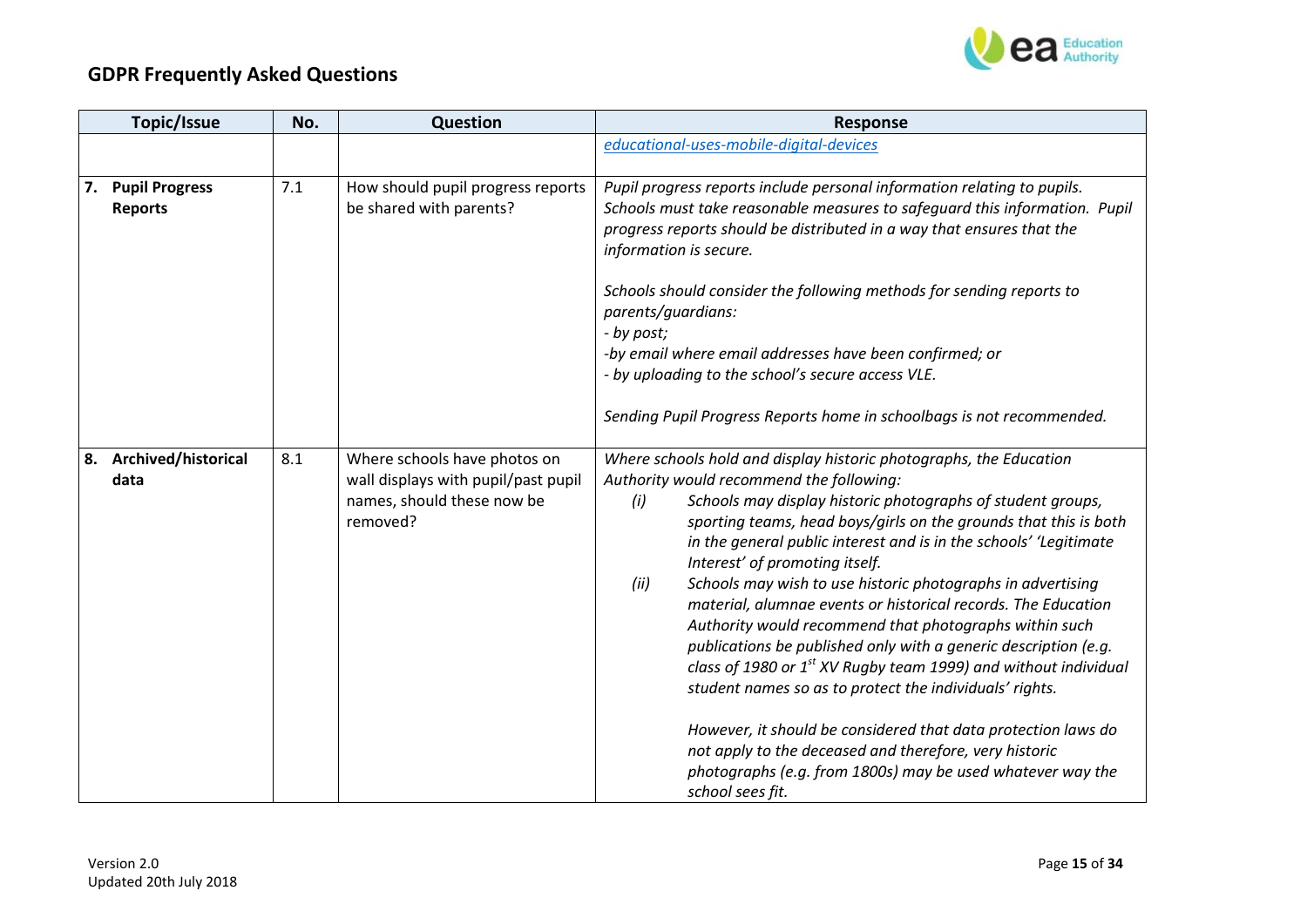

| Topic/Issue | No. | Question                                                                                                         | <b>Response</b>                                                                                                                                                                                                                                                                                                                                                                                                                                                                                                                                                      |
|-------------|-----|------------------------------------------------------------------------------------------------------------------|----------------------------------------------------------------------------------------------------------------------------------------------------------------------------------------------------------------------------------------------------------------------------------------------------------------------------------------------------------------------------------------------------------------------------------------------------------------------------------------------------------------------------------------------------------------------|
|             |     |                                                                                                                  |                                                                                                                                                                                                                                                                                                                                                                                                                                                                                                                                                                      |
|             | 8.2 | How should schools manage<br>archiving of information e.g. for<br>anniversary events?                            | Schools should only retain personal data for as long as necessary and in<br>accordance with the retention periods. Once the retention periods have<br>lapsed, the information should be securely destroyed.                                                                                                                                                                                                                                                                                                                                                          |
|             |     |                                                                                                                  | If schools wish to keep certain historical data for anniversary events<br>(pictures, year group names and particularly notable achievements) the<br>school can retain such information as it is in the schools' 'Legitimate Interest'<br>of promoting the school. However, the information should only be that which<br>acts to achieve such 'Legitimate Interest' and nothing else, e.g. sports'<br>photos and year group records would likely be acceptable, but specific<br>behaviour reports or progress reports are not likely be acceptable in this<br>regard. |
|             |     |                                                                                                                  | Again, it should be considered that data protection laws do not apply to the<br>deceased and therefore, very historic information (e.g. from 1800s) may be<br>used whatever way the school sees fit.                                                                                                                                                                                                                                                                                                                                                                 |
|             | 8.3 | What do schools do with existing<br>archived information, e.g. old<br>school registers, school/pupil<br>reports? | Schools should only retain personal data for as long as necessary and in<br>accordance with the relevant retention periods.<br>However, it should be considered that data protection laws do not apply to<br>the deceased and therefore, very historic photographs (e.g. from 1800s) may<br>be used whatever way the school sees fit. Schools may wish to retain this<br>data for historical purposes.                                                                                                                                                               |
|             |     |                                                                                                                  | Please refer to the response for FAQ No. 8.2                                                                                                                                                                                                                                                                                                                                                                                                                                                                                                                         |
|             | 8.4 | Where a school wishes to keep<br>photographs of school                                                           | Please refer to the responses for FAQ Nos. 8.1 and 9.1.                                                                                                                                                                                                                                                                                                                                                                                                                                                                                                              |
|             |     | sporting/drama events does this<br>need to be noted on IAR and in                                                | Yes, schools should reference school photographs in both its IAR and privacy<br>notice.                                                                                                                                                                                                                                                                                                                                                                                                                                                                              |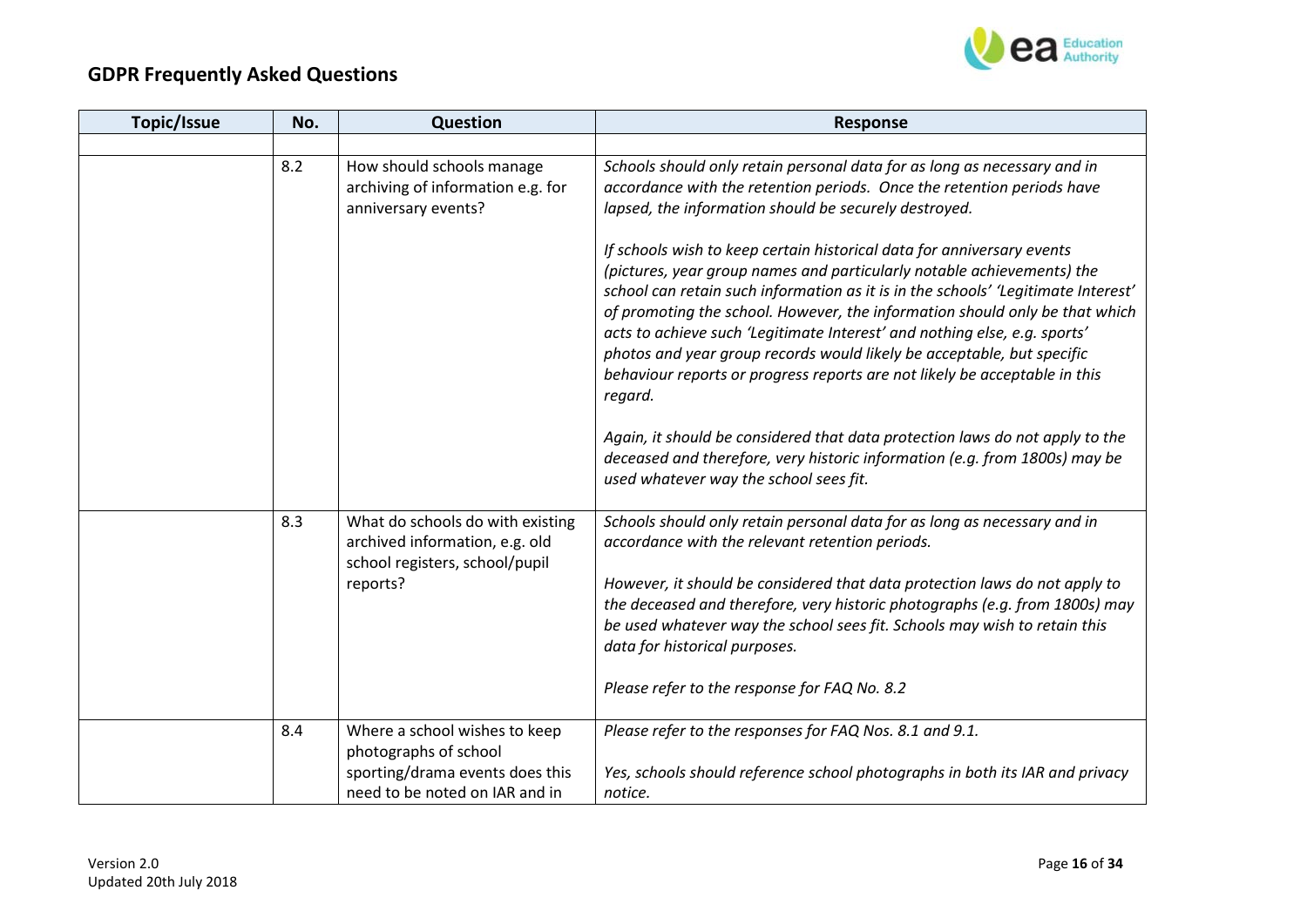

| Topic/Issue          | No. | Question                                                                                                       | <b>Response</b>                                                                                                                                                                                                                                                                                                                                                                                                                                                                                                                                                                                                                     |
|----------------------|-----|----------------------------------------------------------------------------------------------------------------|-------------------------------------------------------------------------------------------------------------------------------------------------------------------------------------------------------------------------------------------------------------------------------------------------------------------------------------------------------------------------------------------------------------------------------------------------------------------------------------------------------------------------------------------------------------------------------------------------------------------------------------|
|                      |     | privacy notice?                                                                                                | If schools wish to display named photographs of students, explicit consent<br>must be acquired. Note that individuals may wish to withdraw consent at<br>any time.                                                                                                                                                                                                                                                                                                                                                                                                                                                                  |
| 9. Pupil Photographs | 9.1 | Is consent required for use of<br>pupil photographs?                                                           | Consent is required for the use of pupil photographs in certain circumstances.<br>If a school wishes to use pupil photographs for general display or publication<br>purposes, parental consent should be sought regularly. The frequency should<br>also be stated in the school's pupil and parent privacy notice.<br>Where pupil photographs are used for identification purposes within the<br>secured pupil records, e.g. on SIMS, consent is not required. A school may<br>consider using public task as a legal basis for processing in using the pupil<br>photographs for this purpose and therefore consent is not required. |
|                      | 9.2 | Is consent required<br>retrospectively or only for future<br>use of photographs?                               | Consent should be sought for the future use of photographs for publication<br>or general display.                                                                                                                                                                                                                                                                                                                                                                                                                                                                                                                                   |
|                      | 9.3 | Can consent for use of pupil<br>photographs be asked for with no<br>indication of retention/disposal<br>dates? | When seeking consent, schools should make sure that they clearly specify the<br>time period for which the photographs will be retained. This should be no<br>longer than is necessary.<br>Anonymous photographs do not usually constitute personal data.<br>Remember that consent may also be removed, and the subject may wish to<br>exercise destruction rights also. These have to be managed in a sensitive<br>way, and for as long as the retention is planned for.<br>Retention of all documents is currently under consideration and further                                                                                 |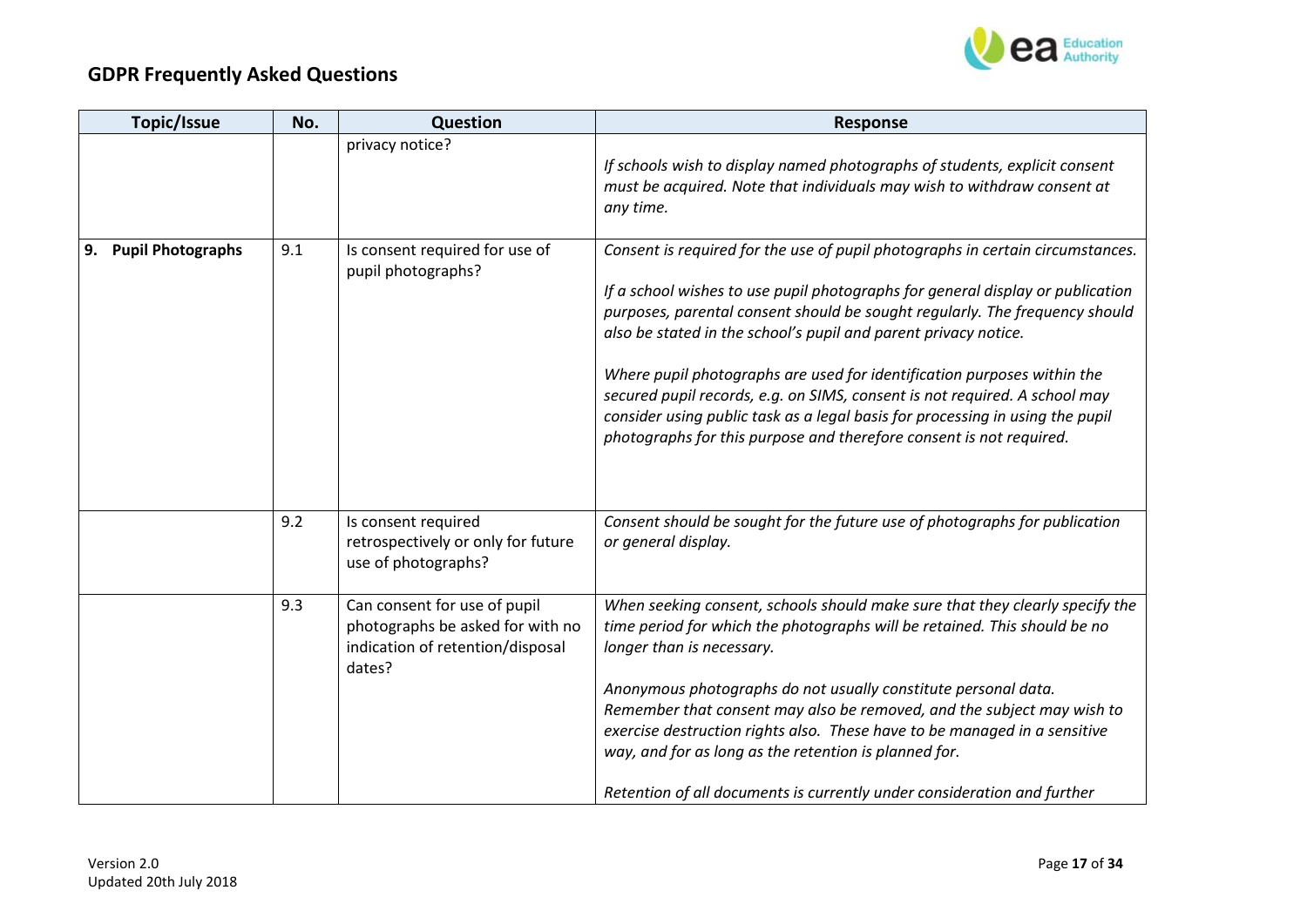

| Topic/Issue             | No.  | Question                                                                                                                                           | <b>Response</b>                                                                                                                                                                                                                                                                                                                                                                                                                                                                                                                                                                                                                                                                                                                                                                                                                                                                                                                                                                                                        |
|-------------------------|------|----------------------------------------------------------------------------------------------------------------------------------------------------|------------------------------------------------------------------------------------------------------------------------------------------------------------------------------------------------------------------------------------------------------------------------------------------------------------------------------------------------------------------------------------------------------------------------------------------------------------------------------------------------------------------------------------------------------------------------------------------------------------------------------------------------------------------------------------------------------------------------------------------------------------------------------------------------------------------------------------------------------------------------------------------------------------------------------------------------------------------------------------------------------------------------|
|                         |      |                                                                                                                                                    | quidance will be issued in due course.                                                                                                                                                                                                                                                                                                                                                                                                                                                                                                                                                                                                                                                                                                                                                                                                                                                                                                                                                                                 |
|                         | 9.4  | Do you have to delete pupils'<br>photographs from school website<br>at end of each year?                                                           | Schools do not need to delete photographs from the school website each<br>year provided that they have consent in place to use the photographs for this<br>purpose and have set out the length of retention within such consent.<br>Schools only need to stop using these photos once the time period for<br>retention has lapsed.<br>Please refer to the response for FAQ No. 9.3                                                                                                                                                                                                                                                                                                                                                                                                                                                                                                                                                                                                                                     |
|                         | 9.5  | Should schools allow third parties<br>to take pupil photos, e.g. at<br>sporting/drama events or should<br>schools have a no photography<br>policy? | This is a matter for each individual school's Board of Governors. There is no<br>requirement that schools adopt a no photography policy at sports, music or<br>drama events from a GDPR perspective. Data protection does not apply to<br>the use of personal data for personal or household activities.<br>From a protection principle, schools may wish to have clear guidance<br>regarding parent/others taking photographs and videos with respect to<br>school social media policies, e.g. parents may not post photos/videos of<br>school events which include children other than their own on social media<br>sites. Where a school event includes children for whom consent to take<br>photographs/videos has not been provided, the school must decide how to<br>manage this.<br>The school would require consent if it wished to photograph the event itself<br>for promotional or other such reasons.<br>Guidance has been provided by the ICO at https://ico.org.uk/your-data-<br>matters/schools/photos/ |
| 10. Pupils with medical | 10.1 | Is consent from parents/legal                                                                                                                      | No. A Risk based assessment needs to be made, and the thinking recorded                                                                                                                                                                                                                                                                                                                                                                                                                                                                                                                                                                                                                                                                                                                                                                                                                                                                                                                                                |
| needs                   |      | guardians required for display of                                                                                                                  | within the IAR. In some schools, a considerable percentage of a class may                                                                                                                                                                                                                                                                                                                                                                                                                                                                                                                                                                                                                                                                                                                                                                                                                                                                                                                                              |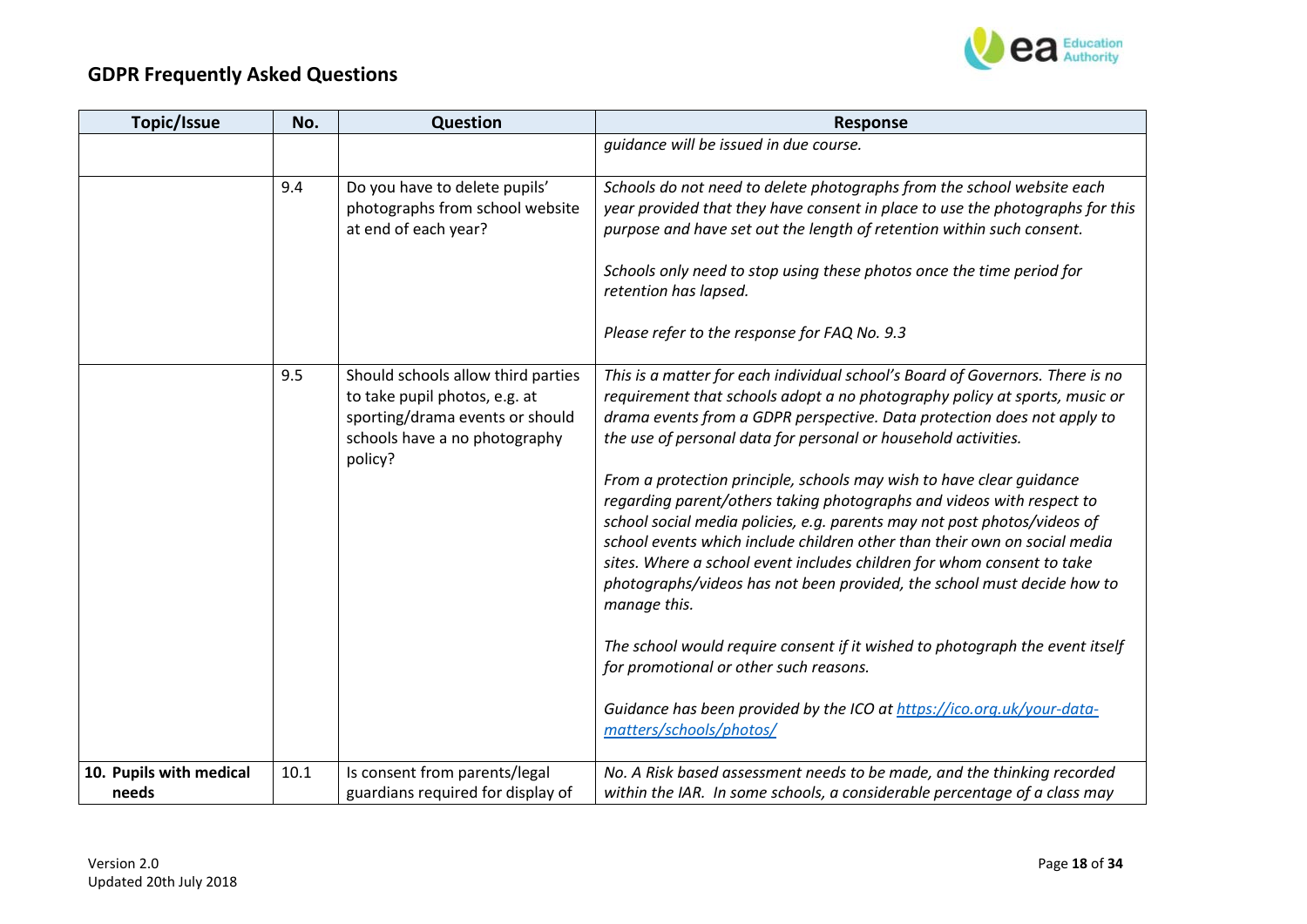

| Topic/Issue | No.  | Question                                                                                                                                          | <b>Response</b>                                                                                                                                                                                                                                                                                                                                                                                                                                                                                                                                                                                                                                                                                                                                                                                                                                                     |
|-------------|------|---------------------------------------------------------------------------------------------------------------------------------------------------|---------------------------------------------------------------------------------------------------------------------------------------------------------------------------------------------------------------------------------------------------------------------------------------------------------------------------------------------------------------------------------------------------------------------------------------------------------------------------------------------------------------------------------------------------------------------------------------------------------------------------------------------------------------------------------------------------------------------------------------------------------------------------------------------------------------------------------------------------------------------|
|             |      | child's photo with medical needs<br>where required?                                                                                               | have inhalers/eppipens or other emergency medical interventions. It is<br>necessary to ensure the correct intervention is administered to the child.                                                                                                                                                                                                                                                                                                                                                                                                                                                                                                                                                                                                                                                                                                                |
|             |      |                                                                                                                                                   | The decision to use photographs for the identification of children at risk of<br>requiring urgent medical intervention is ultimately a decision for the school.<br>They must consider a number of factors, such as: the number of staff; the<br>number of children with conditions; risks associated with misapplied medical<br>interventions; the decision to have photographs displayed in at risk (e.g.<br>canteens) areas or staff rooms. A school may consider this necessary as part<br>of its duty of care to pupils (a legal obligation). As this is special category<br>information, schools may consider that the processing is necessary for the<br>purposes of occupational medicine or health care treatment.<br>Schools should also inform affected parents/guardians that this is being<br>done. This use must be properly described within the IAR. |
|             |      |                                                                                                                                                   | It may be appropriate to have some method of suppressing the pictures<br>when the school is closed e.g. a curtain $-$ to prevent casual access through<br>windows or where the school spaces are being used at night.                                                                                                                                                                                                                                                                                                                                                                                                                                                                                                                                                                                                                                               |
|             | 10.2 | Does this need to be sought<br>annually or can it be done on<br>entry to the school for the period<br>of the child's attendance at the<br>school? | As pupils' social, medical and developmental circumstances may change<br>throughout their school lives, it is recommended that schools refresh these<br>consents on a regular basis as this will act to ensure that the information is<br>accurate and limited to what is necessary.<br>This may align with the process of annual review for children whose medical<br>needs are such that an individual care plan is required.                                                                                                                                                                                                                                                                                                                                                                                                                                     |
|             | 10.3 | Can schools continue to request<br>that children sign into medical<br>room including provision of<br>parental contact numbers?                    | Yes, schools can continue to request that children sign into the medical room<br>and provide parental contact numbers (although these may already be<br>available on the system) as they have a duty to safeguard the child and<br>provide medical care if necessary.                                                                                                                                                                                                                                                                                                                                                                                                                                                                                                                                                                                               |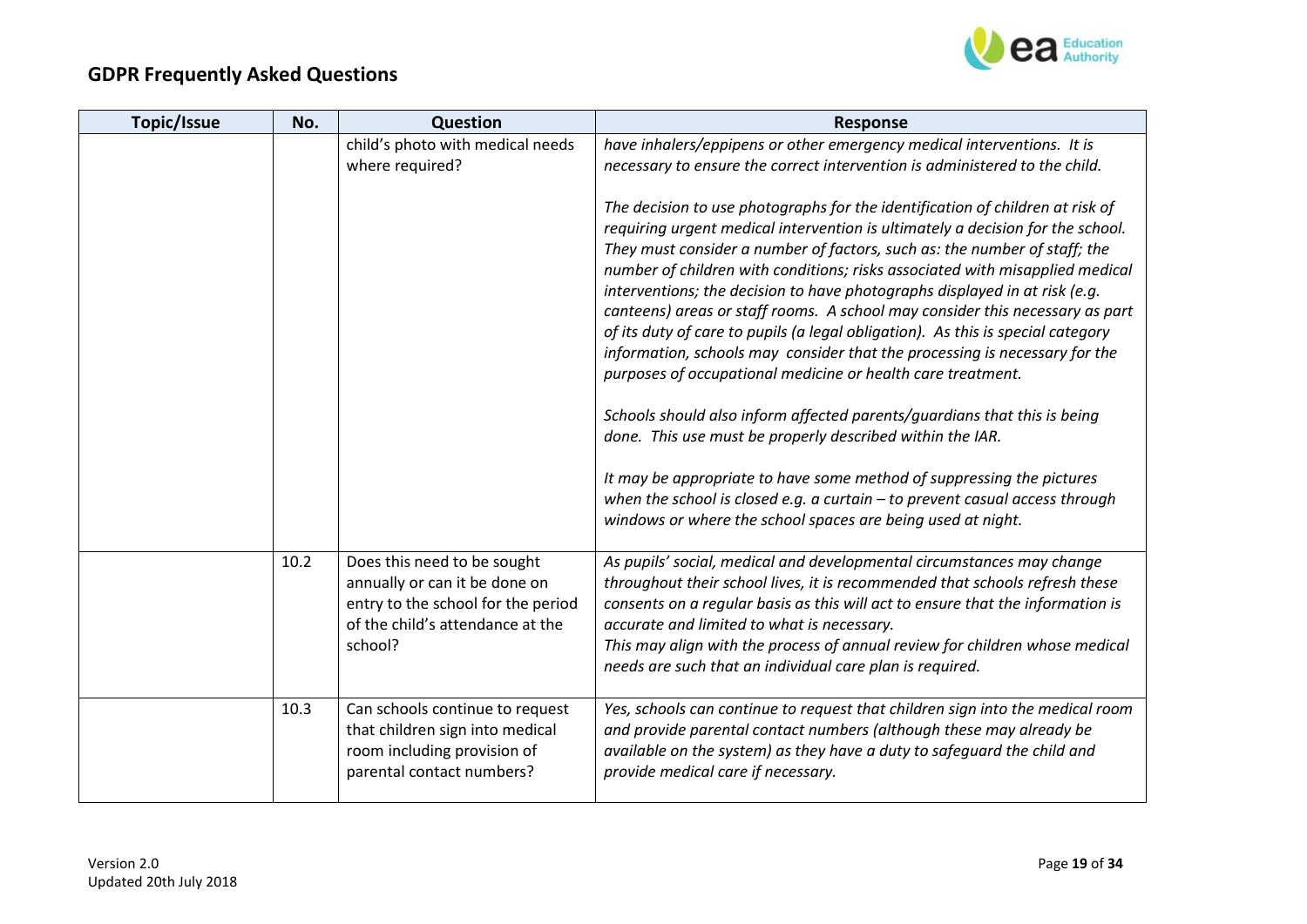

| Topic/Issue             | No.  | Question                          | <b>Response</b>                                                                                          |
|-------------------------|------|-----------------------------------|----------------------------------------------------------------------------------------------------------|
|                         |      |                                   | However, it is recommended that each sign in sheet is independent (rather                                |
|                         |      |                                   | than a sign in table) and does not contain any other pupil's information                                 |
|                         |      |                                   | (including their signature). It is important that this is not accessible to any                          |
|                         |      |                                   | other students and once signed is stored securely, for example in a locked                               |
|                         |      |                                   | filing cabinet.                                                                                          |
| 11. Sharing information | 11.1 | Is consent required where schools | Consent is not required for schools to share pupil information with another                              |
| with other schools/     |      | transfer pupil information to     | school to which a pupil is transferring. Schools have a legal basis for sharing                          |
| <b>Transition</b>       |      | other schools, particularly at    | this information without consent due to their statutory function to provide a                            |
| information             |      | transition points?                | continuity of educational experience, being within their public task.                                    |
|                         |      |                                   | The information shared should not be excessive and should only include that                              |
|                         |      |                                   | which is reasonably required to facilitate an effective transition to the new                            |
|                         |      |                                   | school, e.g. examination results, name, address, date of birth, special dietary<br>needs, allergies etc. |
|                         |      |                                   | It is recommended that if schools are required to transfer excessive pupil                               |
|                         |      |                                   | information (information which does not facilitate an effective transition to                            |
|                         |      |                                   | the new school), that this only be done if consent has been obtained from                                |
|                         |      |                                   | the parent/carer or alternatively be given to the pupil's parent/carer for                               |
|                         |      |                                   | forwarding to the new school                                                                             |
|                         |      |                                   | It is important that schools continue to support pupils' transition to other                             |
|                         |      |                                   | schools in the context of best practice guidance available.                                              |
|                         |      |                                   | Nursery Schools/Units and Reception classes in Primary Schools should refer                              |
|                         |      |                                   | to advice on transition provided in CCEA's 'Curricular Guidance for Pre-School                           |
|                         |      |                                   | Education' and DE's 'Guidance on Induction and Transition in Pre-School                                  |
|                         |      |                                   | <b>Education and Year One'.</b>                                                                          |
|                         |      |                                   | Primary and Post Primary Schools should refer to advice provided in CCEA's                               |
|                         |      |                                   | 'Key Stage 2 to Key Stage 3 Transition Guidance: School Collaboration                                    |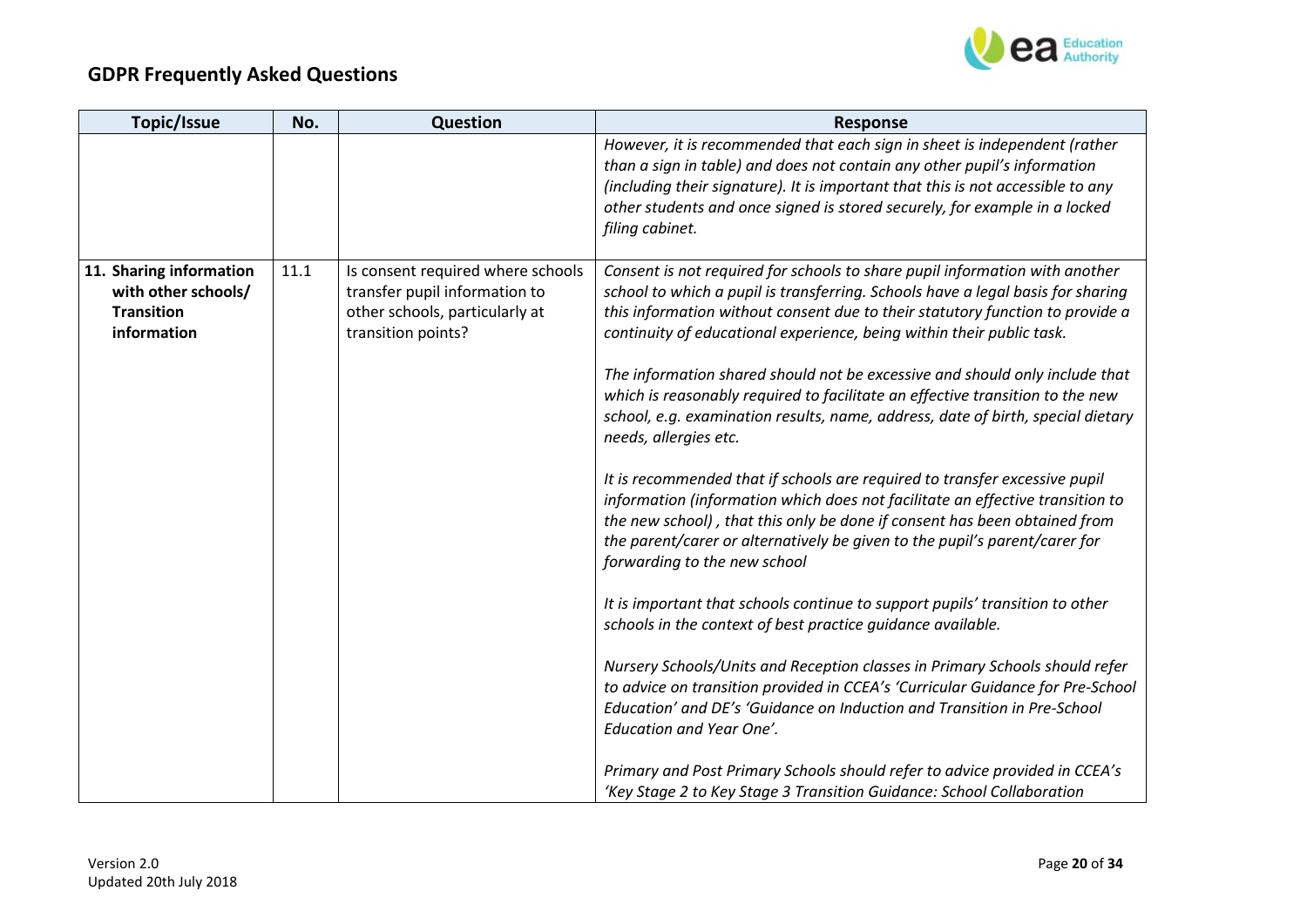

| <b>Topic/Issue</b>     | No.  | Question                                                           | <b>Response</b>                                                                 |
|------------------------|------|--------------------------------------------------------------------|---------------------------------------------------------------------------------|
|                        |      |                                                                    | Sharing Information to Support Transition in Learning' and the EA's 'KS2/3      |
|                        |      |                                                                    | Transition Project for Literacy and Numeracy'.                                  |
|                        |      |                                                                    |                                                                                 |
|                        |      |                                                                    | Schools should also note the relevant statutory orders:                         |
|                        |      |                                                                    | Department of Education in Northern Ireland (DENI) Post-primary                 |
|                        |      |                                                                    | Transfer Policy (2013a) www.deni.gov.uk                                         |
|                        |      |                                                                    | Department of Education in Northern Ireland (DENI) The Procedure                |
|                        |      |                                                                    | for Transfer from Primary to Post-primary Education Circular                    |
|                        |      |                                                                    | 2013/20 (2013b) www.deni.gov.uk                                                 |
|                        |      |                                                                    |                                                                                 |
|                        |      |                                                                    | With reference to transfer of child protection information, specific            |
|                        |      |                                                                    | information is provided in DE Circular 2016/20 Child Protection: Record         |
|                        |      |                                                                    | Keeping In Schools and DE 2017/04 Safeguarding and Child protection: A          |
|                        | 11.2 |                                                                    | Guide for Schools.                                                              |
|                        |      | How do schools respond if such                                     | Please refer to the response for FAQ No. 11.1                                   |
|                        |      | data is requested regarding an<br>individual pupil where there are | The information shared should not be excessive and should only include that     |
|                        |      | special circumstances?                                             | which is reasonably required to facilitate an effective transition to the new   |
|                        |      |                                                                    | school, e.g. examination results, name, address, date of birth, special dietary |
|                        |      |                                                                    | needs, allergies etc.                                                           |
|                        |      |                                                                    |                                                                                 |
|                        |      |                                                                    | It is recommended that if schools are requested to transfer excessive pupil     |
|                        |      |                                                                    | information (information which does not facilitate an effective transition to   |
|                        |      |                                                                    | the new school), that this only be done if consent has been obtained from the   |
|                        |      |                                                                    | parent/carer or alternatively be given to the pupil's parent/carer for          |
|                        |      |                                                                    | forwarding to the new school.                                                   |
|                        |      |                                                                    |                                                                                 |
|                        |      |                                                                    | Direct requests from the school do not have to be complied with - beyond        |
|                        |      |                                                                    | that identified in the circulars in 11.1                                        |
| 12. Sharing pupil data | 12.1 | Do schools need to check with                                      | Yes, this is important and a GDPR requirement. Schools should check the         |
| with commercial        |      | suppliers regarding data storage                                   | privacy notices of third party companies with whom they share personal          |
| suppliers              |      | e.g texting system?                                                | data.                                                                           |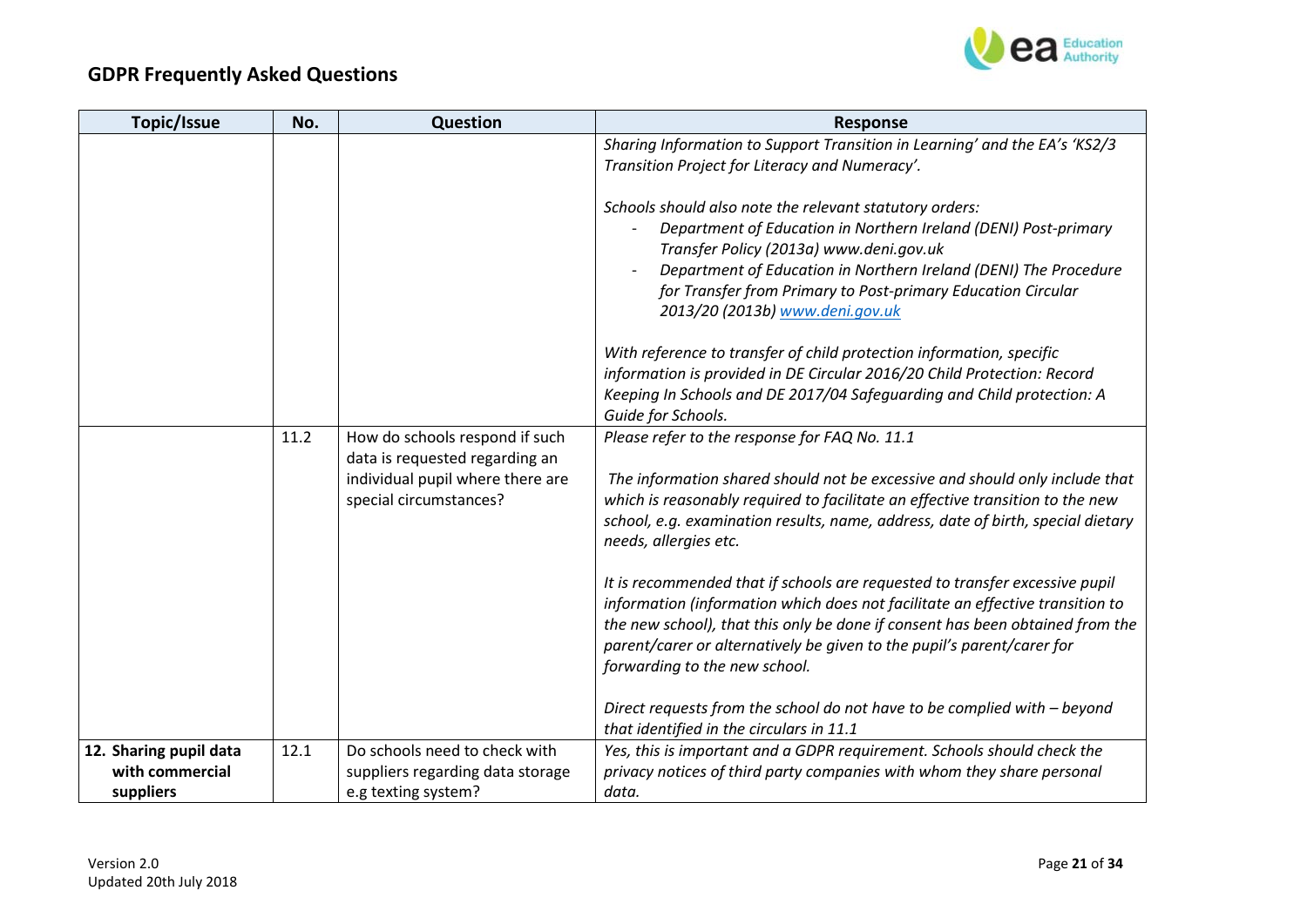

| Topic/Issue | No.  | Question                                                                                                                                                             | <b>Response</b>                                                                                                                                                                                                                                                                                                                                                                                                                                                                                                                                                                                                                                                                                  |
|-------------|------|----------------------------------------------------------------------------------------------------------------------------------------------------------------------|--------------------------------------------------------------------------------------------------------------------------------------------------------------------------------------------------------------------------------------------------------------------------------------------------------------------------------------------------------------------------------------------------------------------------------------------------------------------------------------------------------------------------------------------------------------------------------------------------------------------------------------------------------------------------------------------------|
|             |      |                                                                                                                                                                      | Schools should also ensure that they have contracts in place with the<br>suppliers who provide these services and that these contracts contain<br>appropriate data processing clauses as required by GDPR.<br>The Education Authority is currently working on template data processing<br>provisions which schools can provide to existing suppliers and use as a guide<br>for new supplier contracts. These will be published in due course.                                                                                                                                                                                                                                                    |
|             | 12.2 | Can schools use text messaging<br>service to publicise local<br>community events or do they<br>need to seek consent that<br>numbers may be used for this<br>purpose? | Yes, however the consent of each recipient is required in order to do so. This<br>can be acquired at the beginning of the year<br>There are risks with such services in that they can reveal the personal data of<br>others - a Whatsapp group for example will display everyone's picture (if one<br>is uploaded) and mobile number - so the school must ensure that each user's<br>details are protected.                                                                                                                                                                                                                                                                                      |
|             | 12.3 | Do you need to get consent for<br>sharing of pupil data with external<br>organisations such as<br>exam/assessment providers?                                         | In certain circumstances consent is required.<br>In relation to official exam / qualifications bodies (e.g. GCSE or A Level),<br>consent will not be required as the school is carrying out its 'public task'<br>when processing the data in this way, by providing the student with access to<br>e.g. GCSE examinations. However, schools must only provide that<br>information which is required to provide the examination service.<br>Consent must be sought before transferring student personal data to third<br>parties for services not set out in law as part of a schools 'public task', e.g. to<br>a driving safely awareness charity who attends the school to deliver a<br>seminar. |
|             | 12.4 | Do you need to get assurance of<br>security from school website                                                                                                      | Yes- if the web site contains personal information. GDPR does not concern<br>itself with systems where there is no personal information held. Please refer                                                                                                                                                                                                                                                                                                                                                                                                                                                                                                                                       |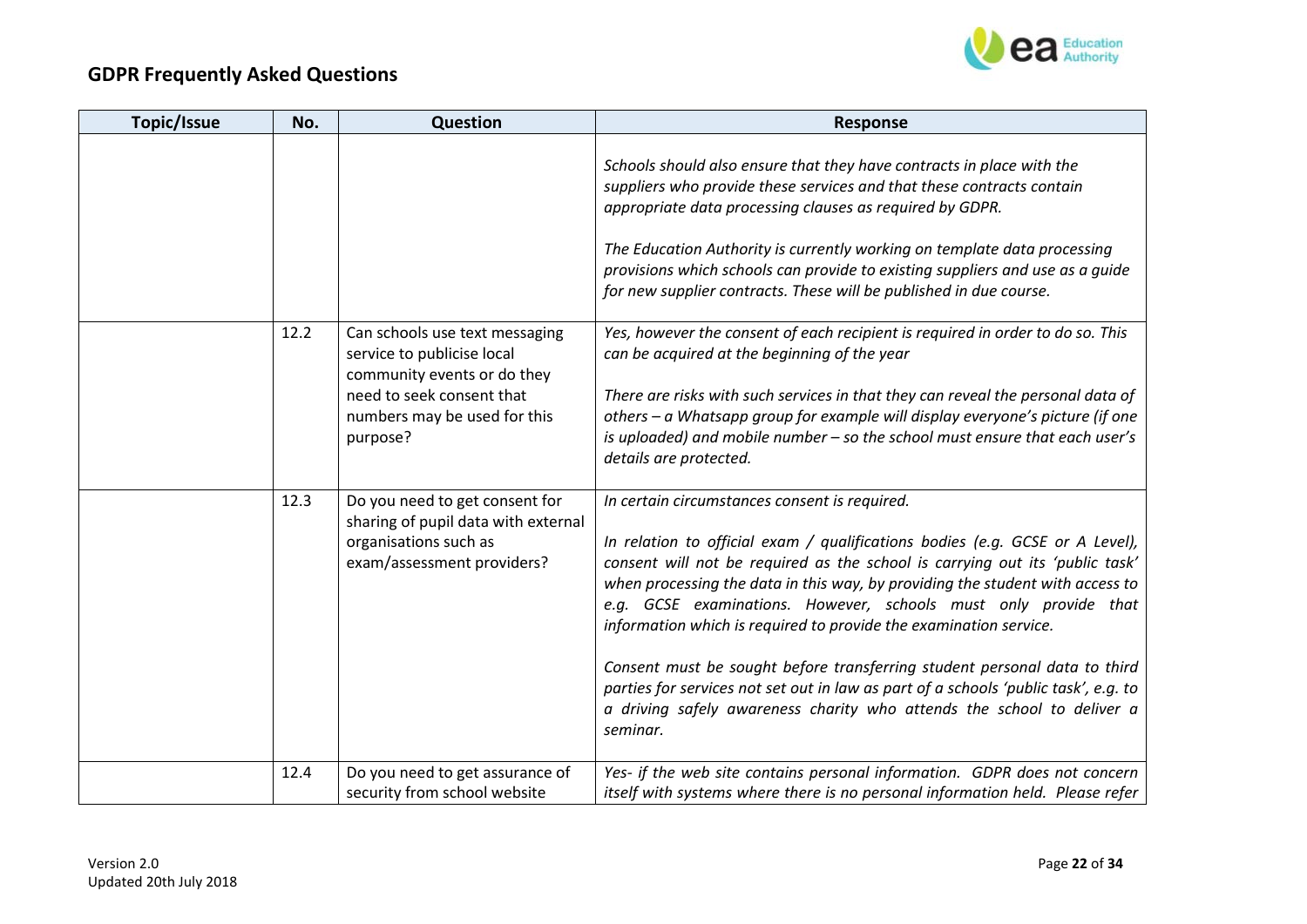

| Topic/Issue                                                 | No.  | Question                                                                                                                                     | <b>Response</b>                                                                                                                                                                                                                                                                                                                                                                                                                                                                                                                                                                                 |
|-------------------------------------------------------------|------|----------------------------------------------------------------------------------------------------------------------------------------------|-------------------------------------------------------------------------------------------------------------------------------------------------------------------------------------------------------------------------------------------------------------------------------------------------------------------------------------------------------------------------------------------------------------------------------------------------------------------------------------------------------------------------------------------------------------------------------------------------|
|                                                             |      | provider?                                                                                                                                    | to the response at FAQ No. 12.1                                                                                                                                                                                                                                                                                                                                                                                                                                                                                                                                                                 |
|                                                             |      |                                                                                                                                              |                                                                                                                                                                                                                                                                                                                                                                                                                                                                                                                                                                                                 |
|                                                             | 12.5 | If a contractor informs a school<br>that they are GDPR compliant,<br>should the school accept this<br>without further verification?          | No. The Regulation makes it clear that organisations such as schools can be<br>held accountable for breach of the Regulation by third parties, including<br>contractors.                                                                                                                                                                                                                                                                                                                                                                                                                        |
|                                                             |      |                                                                                                                                              | You need to carry out your own checks of the contractors' processes, to<br>include a review of their privacy notices, to ensure that they comply with<br>GDPR.                                                                                                                                                                                                                                                                                                                                                                                                                                  |
|                                                             |      |                                                                                                                                              | You may require data sharing agreements or modified supply contracts to<br>continue to use their services. EA is working to supply standard versions. It is<br>essential that such things as breach notification procedures are provided to<br>you as a customer.                                                                                                                                                                                                                                                                                                                               |
|                                                             |      |                                                                                                                                              | You should also ensure that any contractors and third parties they may use<br>are located in the EU and that they will not be transferring data outside the<br>EU.                                                                                                                                                                                                                                                                                                                                                                                                                              |
|                                                             |      |                                                                                                                                              | If data is to be transferred outside the EU extra care needs to be taken to<br>ensure that an adequate level of data protection is in place in relation to the<br>country to which the information is being transferred, and in the first<br>instance, you should consult your DPO.                                                                                                                                                                                                                                                                                                             |
| 13. Sharing pupil data<br>with other<br>government agencies | 13.1 | If asked for pupil data by other<br>government agencies such as<br>health or electoral office, do<br>pupils/parents need to give<br>consent? | Not usually. There may be another basis for processing the information<br>without the need for consent. You will need to consider each situation and<br>the type of information to be provided to those agencies. For example, is<br>there a legal obligation on the school to provide the information to the<br>health and electoral offices? Is the information necessary and in the public<br>interest? Is it in the vital interests of that child for the information to be<br>provided? Vital interests refer only to the saving of a life and would happen<br>only in extreme conditions. |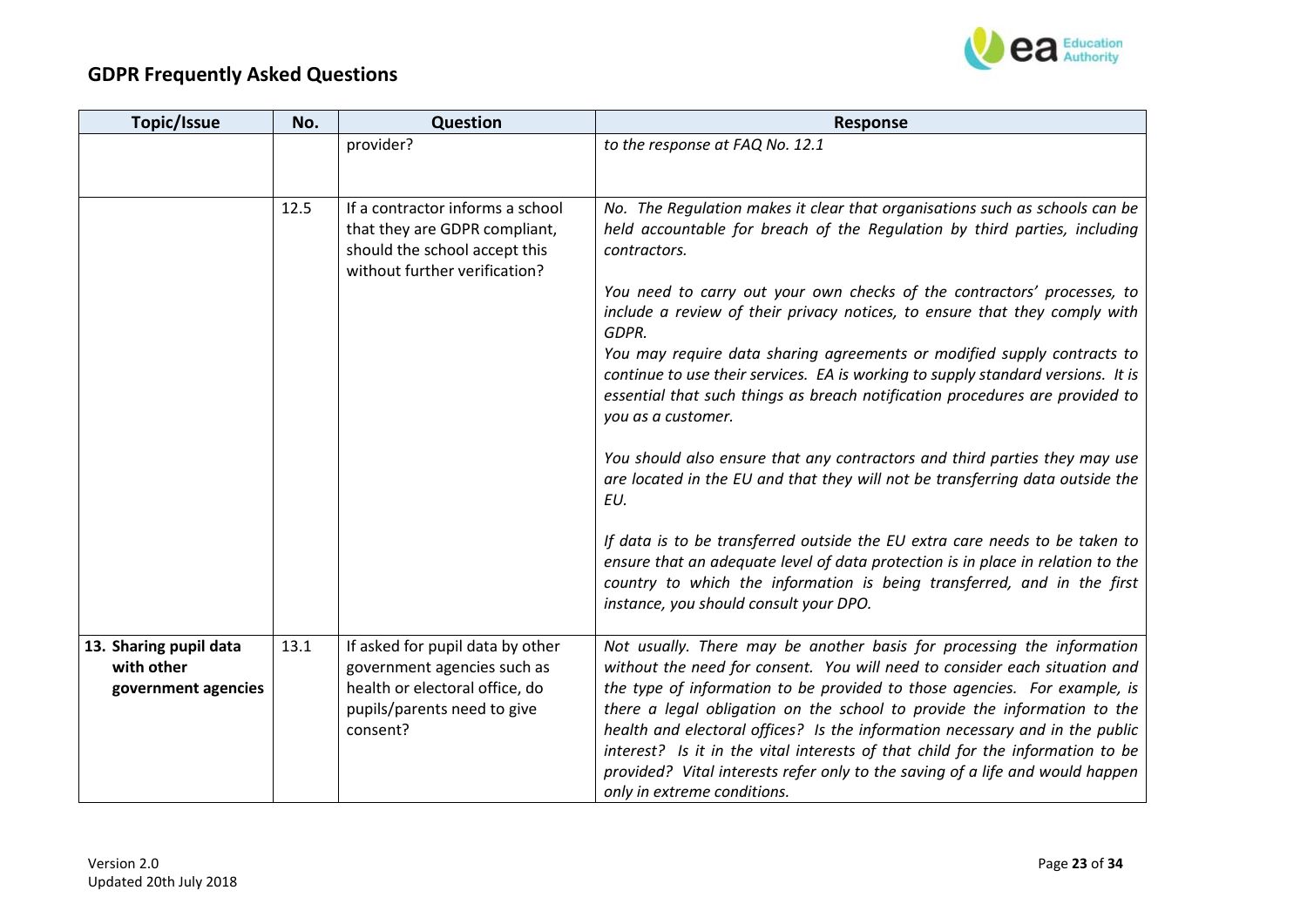

| Topic/Issue | No.  | Question                                                                                                                                                                                                | <b>Response</b>                                                                                                                                                                                                                                                                                                                                                                                                                                                 |
|-------------|------|---------------------------------------------------------------------------------------------------------------------------------------------------------------------------------------------------------|-----------------------------------------------------------------------------------------------------------------------------------------------------------------------------------------------------------------------------------------------------------------------------------------------------------------------------------------------------------------------------------------------------------------------------------------------------------------|
|             |      |                                                                                                                                                                                                         | If the answer to any of these questions is yes, then the information can be<br>provided without consent being required. It is important however that the<br>information provided is not excessive and only comprises information which<br>is reasonably required.                                                                                                                                                                                               |
|             |      |                                                                                                                                                                                                         | Further, if the pupil information to be provided contains special category<br>data, such as data relating to health or religion etc., schools need to identify<br>not only a lawful basis for processing the information, but also further<br>conditions need to be satisfied.                                                                                                                                                                                  |
|             |      |                                                                                                                                                                                                         | Quite often there is a link between the legal basis for providing the<br>information and the additional criteria which needs to be satisfied for<br>processing special category data. For example, if the information is being<br>provided on a public interest basis or to enable a school to fulfil their official<br>function quite often the condition of processing of special category data is<br>also necessary by reason of a public interest criteria. |
|             |      |                                                                                                                                                                                                         | Where schools are required to respond to requests from the PSNI related to<br>criminal investigations, Form 81 for disclosure is still required to be<br>completed.                                                                                                                                                                                                                                                                                             |
|             | 13.2 | Can the EA provide advice on the<br>process of completing UNOCINI<br>information to share with HSSTs<br>where sensitive parental<br>information is required without<br>having informed parents that the | Where schools have particular concerns regarding consent within the<br>UNOCINI framework, they should refer to guidance provided by the<br>Safeguarding Board for NI, available at:<br>http://www.proceduresonline.com/sbni/p respond abuse neg.html<br>Should more specific advice be required, schools are advised to contact the                                                                                                                             |
|             |      | information is being shared?                                                                                                                                                                            | EA's Child Protection Support Service.                                                                                                                                                                                                                                                                                                                                                                                                                          |
|             | 13.3 | Where EA services or HSCTs                                                                                                                                                                              | Special care should be taken when distributing information relating to a                                                                                                                                                                                                                                                                                                                                                                                        |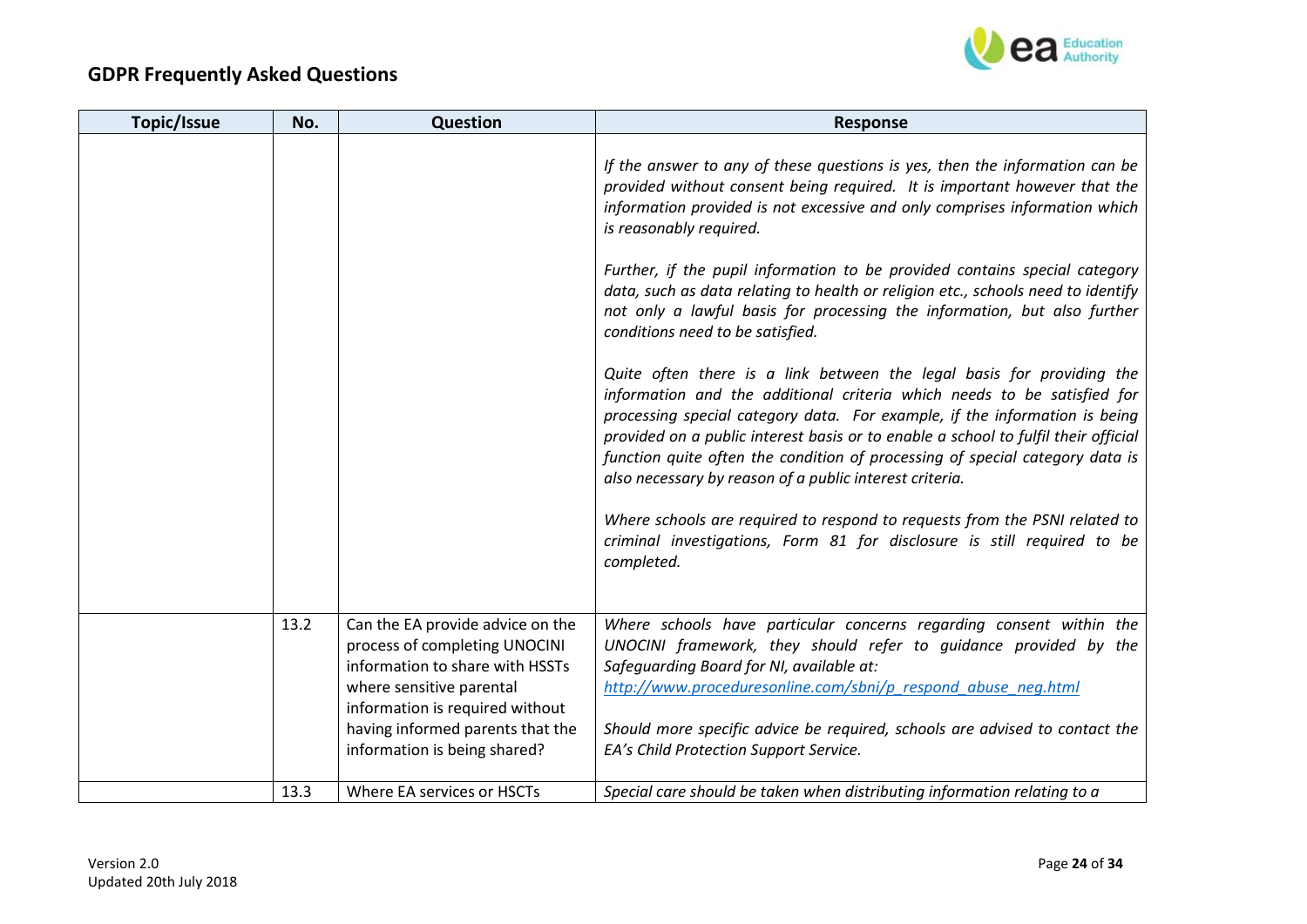

| Topic/Issue            | No.  | Question                                                                                                                           | <b>Response</b>                                                                                                                                                                                                                                                                                                                                                                                                                                                                                                                                                                                                                                                                                                                                                                                                                            |
|------------------------|------|------------------------------------------------------------------------------------------------------------------------------------|--------------------------------------------------------------------------------------------------------------------------------------------------------------------------------------------------------------------------------------------------------------------------------------------------------------------------------------------------------------------------------------------------------------------------------------------------------------------------------------------------------------------------------------------------------------------------------------------------------------------------------------------------------------------------------------------------------------------------------------------------------------------------------------------------------------------------------------------|
|                        |      | request information about a child<br>by email, is it permissible to<br>respond by email? Does it need to<br>be encrypted?          | child. It is recommended that sensitive personal information about a child<br>sent by e-mail should be password protected or encrypted and that the<br>recipient's e-mail address should be confirmed in advance.                                                                                                                                                                                                                                                                                                                                                                                                                                                                                                                                                                                                                          |
| 14. Visitor Books      | 14.1 | How should schools manage<br>visitor sign-in books and how long<br>should this information be<br>retained?                         | As visitor sign in books contain some personal data, these must be treated in<br>a secure manner. Visitors should not be granted access to the personal data<br>of previous visitors and it is therefore recommended that these books are<br>kept closed, stored securely when not in use and each previous entry is<br>hidden<br>Schools may also consider adopting a single page approach for each visitor<br>rather than a sign in book. This would involve each visitor signing an<br>individual page and not having access to previous pages.<br>Schools should ensure that they signpost visitors to their privacy policy,<br>perhaps with a hyperlink on the sign in page or visitor badge.<br>As per the Department of Education guidance these records should be kept<br>for 6 years, after which point they should be destroyed. |
| 15. Employment Records | 15.1 | Can a principal keep a file<br>detailing staff absences?                                                                           | Yes, as all employers are required to record staff attendance to enable staff<br>to be paid and to manage staff attendance but principals should use the<br>documented process for the school.<br>Staff should be informed that it is done through the school's privacy notice.                                                                                                                                                                                                                                                                                                                                                                                                                                                                                                                                                            |
|                        |      |                                                                                                                                    |                                                                                                                                                                                                                                                                                                                                                                                                                                                                                                                                                                                                                                                                                                                                                                                                                                            |
|                        | 15.2 | Do you need staff consent, or to<br>inform staff, when submitting<br>staff employment information to<br>NILGOSC/pension providers? | No, as employers have a contractual duty to pay their staff a pension,<br>consent is not required to submit information to the pension providers<br>(provided that such information solely relates to the provision of the pension<br>scheme, e.g. employee payment information, salary etc., and not irrelevant<br>information, e.g. disciplinary proceedings)                                                                                                                                                                                                                                                                                                                                                                                                                                                                            |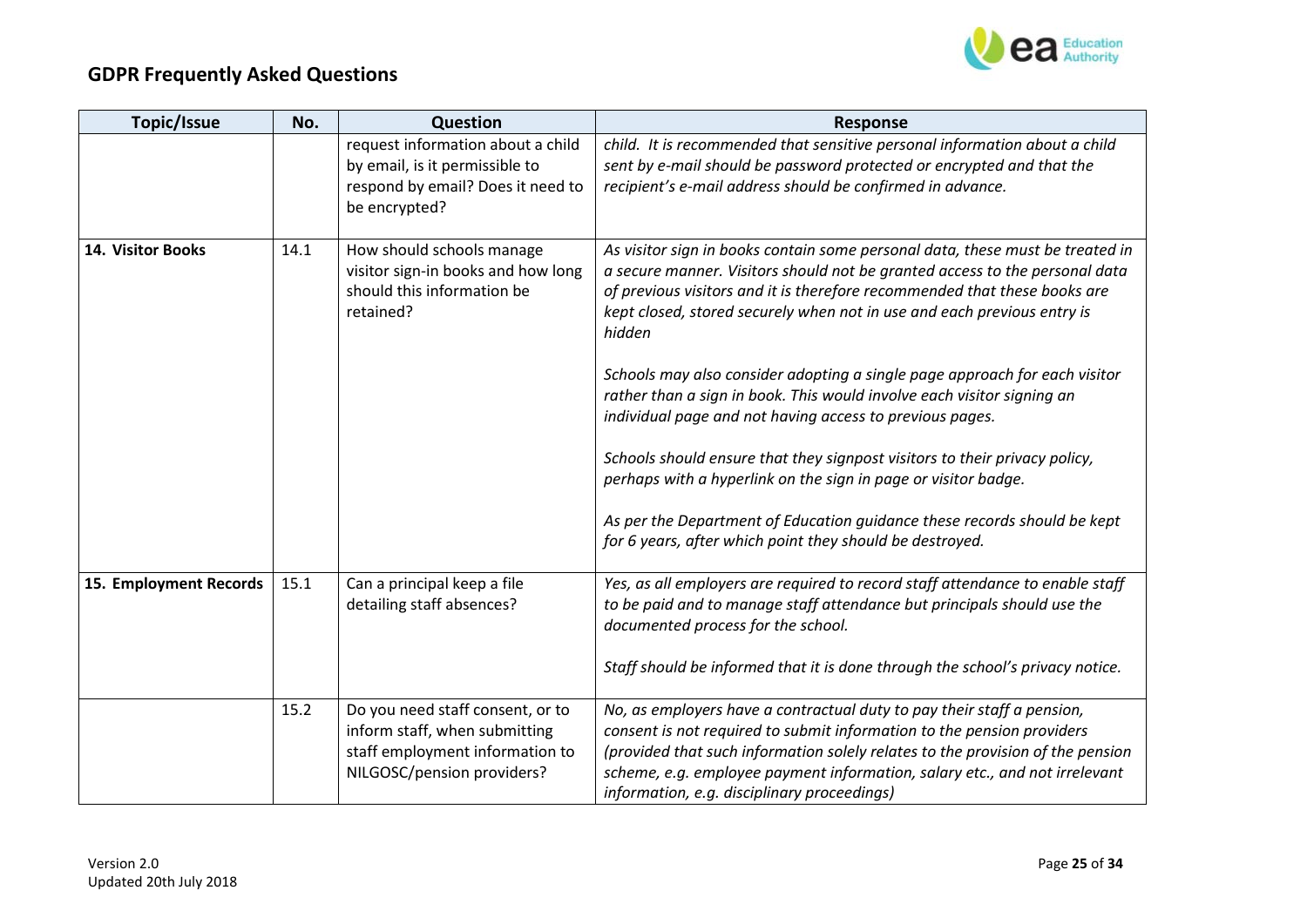

| Topic/Issue                             | No.  | Question                                                                                                                                                                                              | <b>Response</b>                                                                                                                                                                                                                                                                                                                                                                                                                                                                                                                                                                                                                                                                                                                                                                                                                                                                                           |
|-----------------------------------------|------|-------------------------------------------------------------------------------------------------------------------------------------------------------------------------------------------------------|-----------------------------------------------------------------------------------------------------------------------------------------------------------------------------------------------------------------------------------------------------------------------------------------------------------------------------------------------------------------------------------------------------------------------------------------------------------------------------------------------------------------------------------------------------------------------------------------------------------------------------------------------------------------------------------------------------------------------------------------------------------------------------------------------------------------------------------------------------------------------------------------------------------|
|                                         |      |                                                                                                                                                                                                       | Schools should make sure that they list this type of processing on their<br>employee privacy notice.                                                                                                                                                                                                                                                                                                                                                                                                                                                                                                                                                                                                                                                                                                                                                                                                      |
| 16. Minute taking                       | 16.1 | Should governor minutes include<br>individual names, e.g. when<br>reporting on a staff request for<br>career break or a long term staff<br>absence requiring recruitment of<br>temporary replacement? | Governor minutes should not generally include names of individuals. This<br>issue will be included in future governor training programmes.<br>Where personal information is being recorded (committee papers, for<br>example) – consider encrypted documents.<br>All minutes and reports should only be retained in accordance with the<br><b>Department of Education's Model Disposal Records</b>                                                                                                                                                                                                                                                                                                                                                                                                                                                                                                        |
|                                         |      |                                                                                                                                                                                                       | Schedule: https://www.education-ni.gov.uk/publications/disposal-records-<br>schedule.                                                                                                                                                                                                                                                                                                                                                                                                                                                                                                                                                                                                                                                                                                                                                                                                                     |
|                                         | 16.2 | Can governor reports be emailed<br>to governor personal emails?<br>Should governor reports be<br>encrypted if sent by email?<br>What if reports include sensitive<br>personal data?                   | Governor reports can be sent to governors' personal email addresses and do<br>not need to be encrypted if they do not contain personal information about<br>pupils or staff. Care should be taken to ensure that the information is being<br>sent to the correct email address. As schools must ensure that personal data<br>is secure and confidential, schools may decide to encrypt these reports as an<br>additional security measure to evidence compliance with GDPR.<br>Governors must be reminded of their duties of confidentiality as data<br>controllers. They should not store these reports on their personal computers<br>without the appropriate password protections, or should not leave hard<br>copies of these reports unprotected. The Education Authority recommends<br>that Governors keep these school documents password protected or in a<br>locked cabinet when not being used. |
| 17. Electronic records:<br>staff access | 17.1 | Can school staff email school<br>information to their own email<br>address so that it may be accessed<br>at home?                                                                                     | Due to the security provided by C2K it is recommended that staff use C2k<br>email addresses to email sensitive documents- the C2K file management<br>system is also recommended for transfers from work to home. EA<br>recommends that schools should avoid use of USB Sticks for school records                                                                                                                                                                                                                                                                                                                                                                                                                                                                                                                                                                                                          |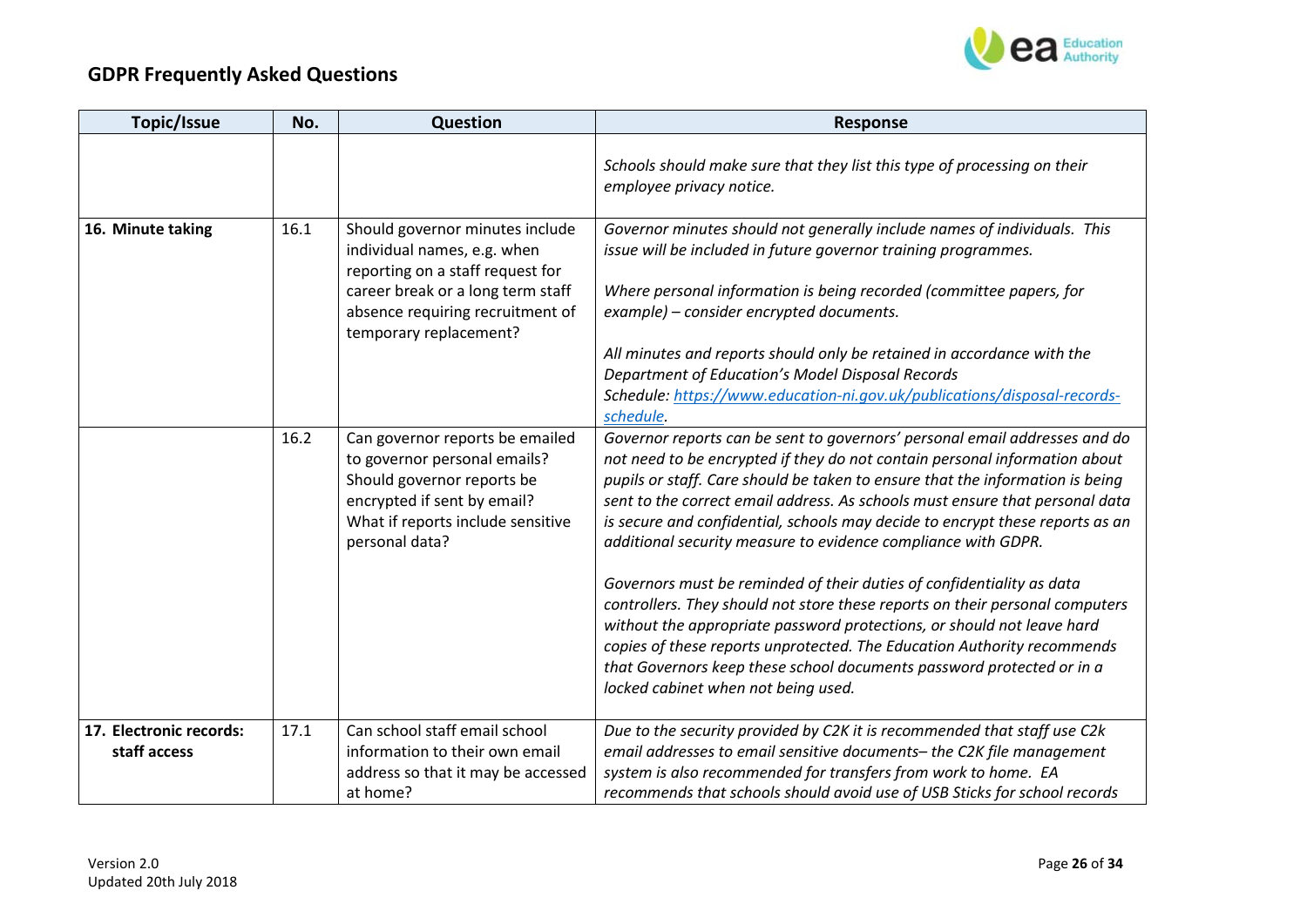

| Topic/Issue                          | No.  | Question                                                                                                                                                        | <b>Response</b>                                                                                                                                                                                                                                                                                                                                                                                                                                                                                                                                                                                                                                                                                                                                                                                                                                                |
|--------------------------------------|------|-----------------------------------------------------------------------------------------------------------------------------------------------------------------|----------------------------------------------------------------------------------------------------------------------------------------------------------------------------------------------------------------------------------------------------------------------------------------------------------------------------------------------------------------------------------------------------------------------------------------------------------------------------------------------------------------------------------------------------------------------------------------------------------------------------------------------------------------------------------------------------------------------------------------------------------------------------------------------------------------------------------------------------------------|
|                                      |      |                                                                                                                                                                 | which contain personal data, however, should schools decide to continue use<br>of USB sticks, they should encrypted and have a policy on their use.                                                                                                                                                                                                                                                                                                                                                                                                                                                                                                                                                                                                                                                                                                            |
| 18. Retention and<br><b>Disposal</b> | 18.1 | If schools currently hold pupil<br>exam data for more than 6 years,<br>should it be destroyed by 25 <sup>th</sup><br>May?                                       | Please refer to the response at FAQ No. 8.3                                                                                                                                                                                                                                                                                                                                                                                                                                                                                                                                                                                                                                                                                                                                                                                                                    |
|                                      | 18.2 | In nursery schools, do all pupil<br>records need to be retained until<br>pupil is 23 including detailed<br>observational records, or just<br>summative records? | Nursery schools do not need to keep all personal data relating to their pupils.<br>It is unnecessary for observational reports and other personal data records to<br>be kept once the pupil leaves the school. The Education Authority<br>recommends that summative pupil progress reports including end of year<br>transition reports are kept pursuant to the Department of Education's Model<br>Disposal Records Schedule:<br>https://www.education-ni.gov.uk/publications/disposal-records-schedule<br>In particular, refer to Section 5 at the above link which is a schedule outlining<br>minimum retention periods and action to be taken after retention. All other<br>personal data can be given to parents or securely destroyed.<br>Please note longer retention periods are required for SEN and Child<br>Protection records as per DE's Schedule' |
|                                      | 18.3 | Will SIMS be aligned in the future<br>with data retention timescales?                                                                                           | Yes, work on this is ongoing. More information on this functionality will be<br>released closer to the time.                                                                                                                                                                                                                                                                                                                                                                                                                                                                                                                                                                                                                                                                                                                                                   |
|                                      | 18.4 | Do schools have to keep records<br>of when specific data is disposed<br>of?                                                                                     | Again, please refer to the Department of Education's Model Disposal Records<br>Schedule:<br>https://www.education-ni.gov.uk/publications/disposal-records-schedule<br>Section 2 paragraph 3 confirms that a record must be maintained of files                                                                                                                                                                                                                                                                                                                                                                                                                                                                                                                                                                                                                 |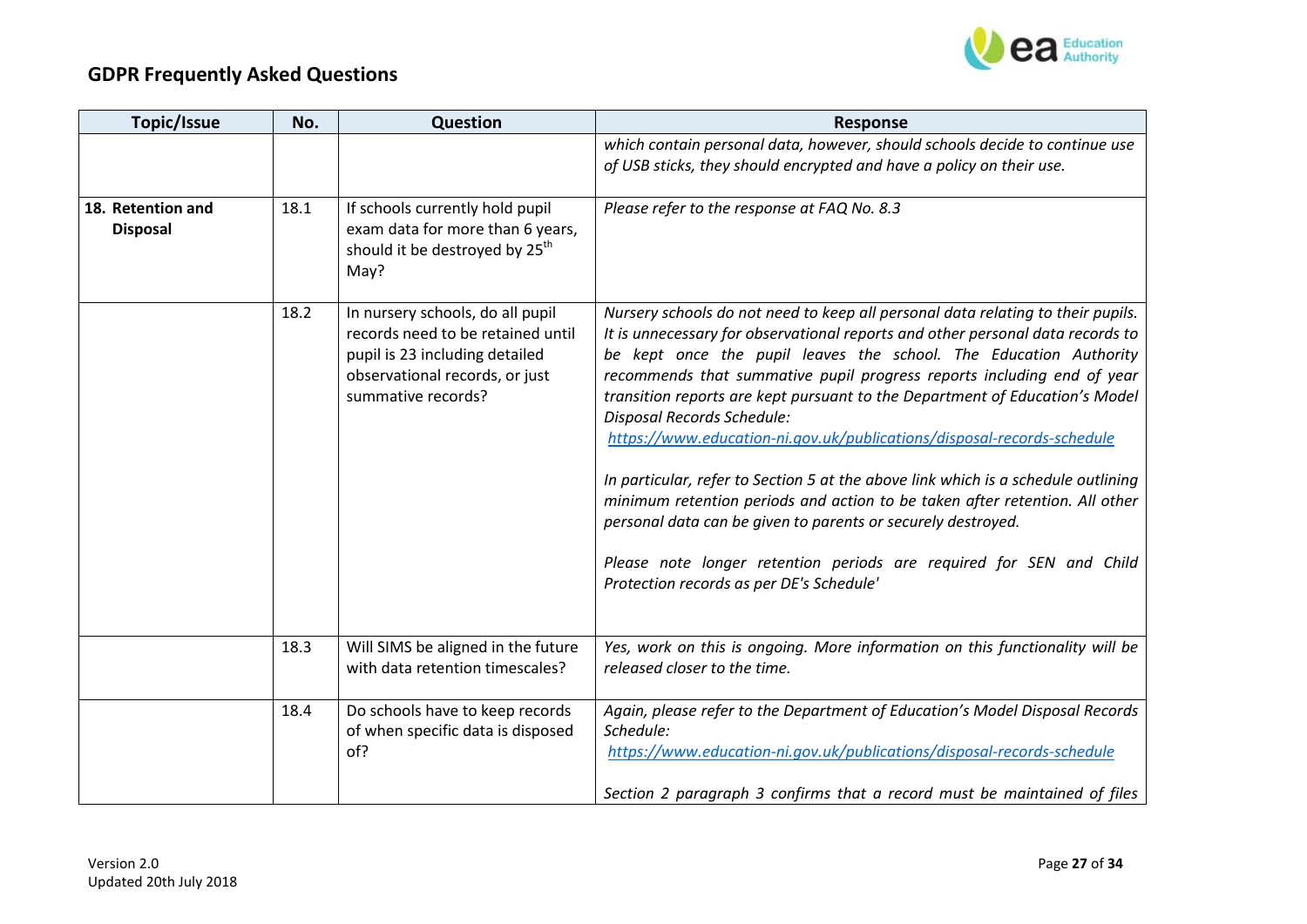

| Topic/Issue       | No.  | Question                         | <b>Response</b>                                                                             |
|-------------------|------|----------------------------------|---------------------------------------------------------------------------------------------|
|                   |      |                                  | that have been destroyed.                                                                   |
|                   |      |                                  |                                                                                             |
| 19. Data breaches | 19.1 | Can you provide examples of what | Please refer to the ICO guidance on data breaches:                                          |
|                   |      | constitutes a 'serious data      | https://ico.org.uk/for-organisations/guide-to-the-general-data-protection-                  |
|                   |      | breach'?                         | requlation-gdpr/personal-data-breaches/                                                     |
|                   |      |                                  | ANY DATA BREACH - OR SUSPECTED DATA BREACH MUST BE RECORDED                                 |
|                   |      |                                  | AND REPORTED TO YOUR DPO- There must be no exceptions.                                      |
|                   |      |                                  | A serious breach is a breach that interferes with the rights and freedoms of                |
|                   |      |                                  | the data subject. A breach will need to be considered having regard to all of               |
|                   |      |                                  | the circumstances.                                                                          |
|                   |      |                                  | Listed below are examples of personal data breaches.                                        |
|                   |      |                                  | access by an unauthorised third party - being hacked.                                       |
|                   |      |                                  | deliberate or accidental action (or inaction) by a controller or                            |
|                   |      |                                  | processor - accidental posting of personal details online.                                  |
|                   |      |                                  | sending personal data to an incorrect recipient - emails and                                |
|                   |      |                                  | attachments sent to the wrong person.                                                       |
|                   |      |                                  | computing devices containing personal data being lost or stolen i.e.<br>USB, iPad, Laptops. |
|                   |      |                                  | alteration of personal data without permission; and                                         |
|                   |      |                                  | loss of availability of personal data - accidentally deleting                               |
|                   |      |                                  | data/moving it such that it is not recoverable.                                             |
|                   |      |                                  |                                                                                             |
|                   |      |                                  | Whether any such personal data breach will constitute a serious data breach                 |
|                   |      |                                  | will depend upon a number of factors, as follows:                                           |
|                   |      |                                  | The potential detriment to data subjects: - identity theft;<br>$\bullet$                    |
|                   |      |                                  | The volume of personal data lost, released or corrupted;<br>$\bullet$                       |
|                   |      |                                  | The sensitivity of the data lost, released or corrupted.                                    |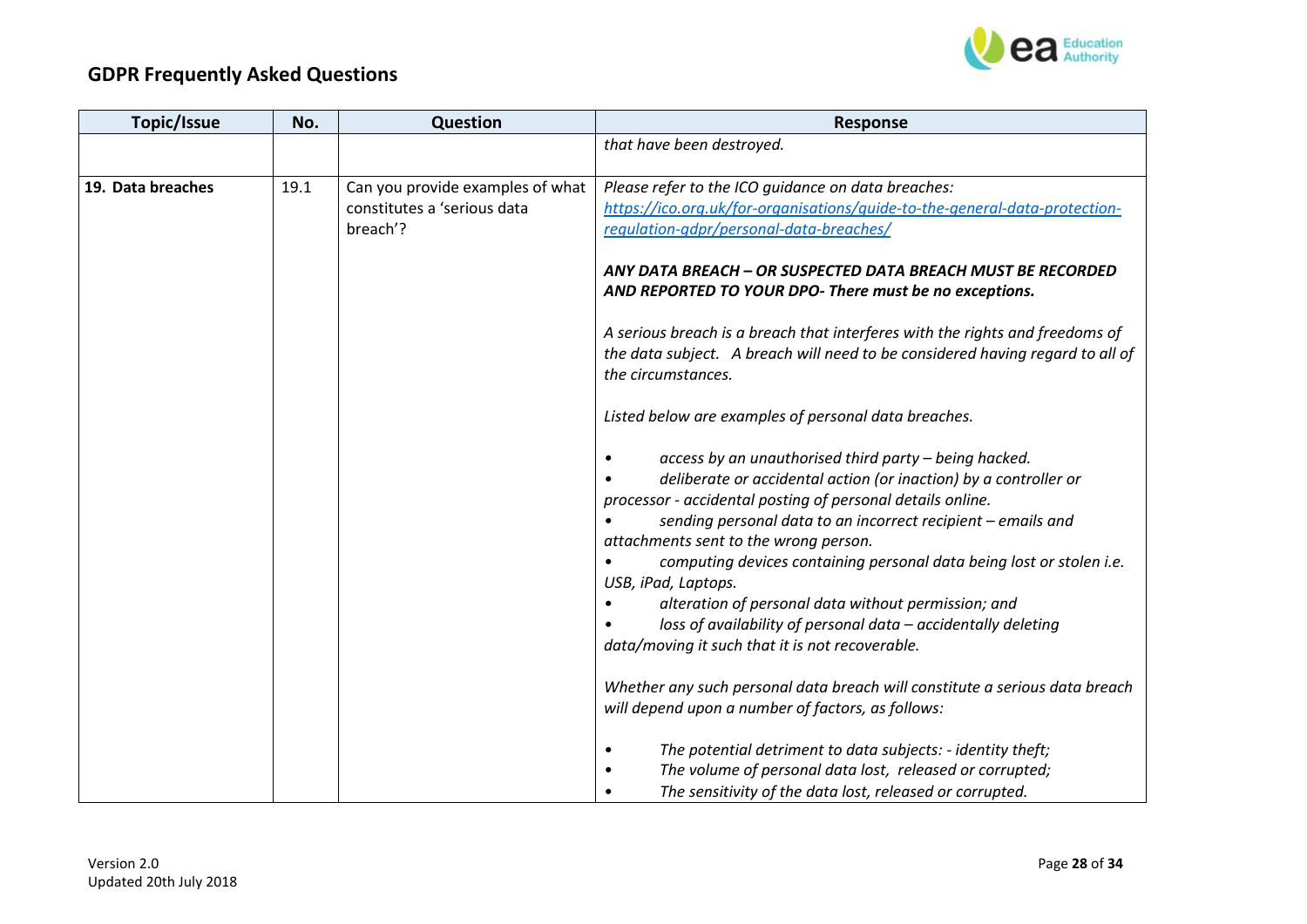

| Topic/Issue | No.  | Question                                                      | <b>Response</b>                                                                            |
|-------------|------|---------------------------------------------------------------|--------------------------------------------------------------------------------------------|
|             | 19.2 | When does a breach have to be                                 | Certain types of personal data breach must be reported to the ICO within 72                |
|             |      | reported to the ICO?                                          | hours of the organisation becoming aware of the breach. The DPO will                       |
|             |      | Does a school or the EA's DPO                                 | decide whether to report this to the ICO. Please refer to Q 19.1.                          |
|             |      | report a data breach to the ICO?                              |                                                                                            |
|             |      |                                                               | There is also an obligation to notify the individual (data subject) without                |
|             |      |                                                               | delay, if the breach is likely to result in a high risk of adversely affecting the         |
|             |      |                                                               | rights and freedoms of that individual.                                                    |
|             |      |                                                               | The Education Authority's DPO will act as a contact point for the ICO,                     |
|             |      |                                                               | including reporting data breaches.                                                         |
|             |      |                                                               | Best practice dictates that you keep a record of any personal data breaches,               |
|             |      |                                                               | regardless of whether you are required to notify the ICO.                                  |
|             |      |                                                               |                                                                                            |
|             |      |                                                               | The Education Authority will issue a Data Breach Management Policy on the                  |
|             |      |                                                               | ThinkData section of the EA website in due course.                                         |
|             |      |                                                               |                                                                                            |
|             | 19.3 | Is teacher leaving parental letters<br>on desk a data breach? | Of itself, this act is not a data breach, but it does have the potential to<br>become one. |
|             |      |                                                               |                                                                                            |
|             |      |                                                               | Please see the response to FAQ no. 3.2.                                                    |
|             |      |                                                               |                                                                                            |
|             |      |                                                               | Best practice would be for teachers to place such letters into a locked<br>drawer.         |
|             |      |                                                               |                                                                                            |
|             |      |                                                               | A clear desk policy is not a mandatory requirement but would minimise the                  |
|             |      |                                                               | risk of a data breach through loss of data or inappropriate access by                      |
|             |      |                                                               | pupils/parents.                                                                            |
|             |      |                                                               | It is important to note that:                                                              |
|             |      |                                                               | 1. a data controller has the obligation to treat personal data securely; and               |
|             |      |                                                               |                                                                                            |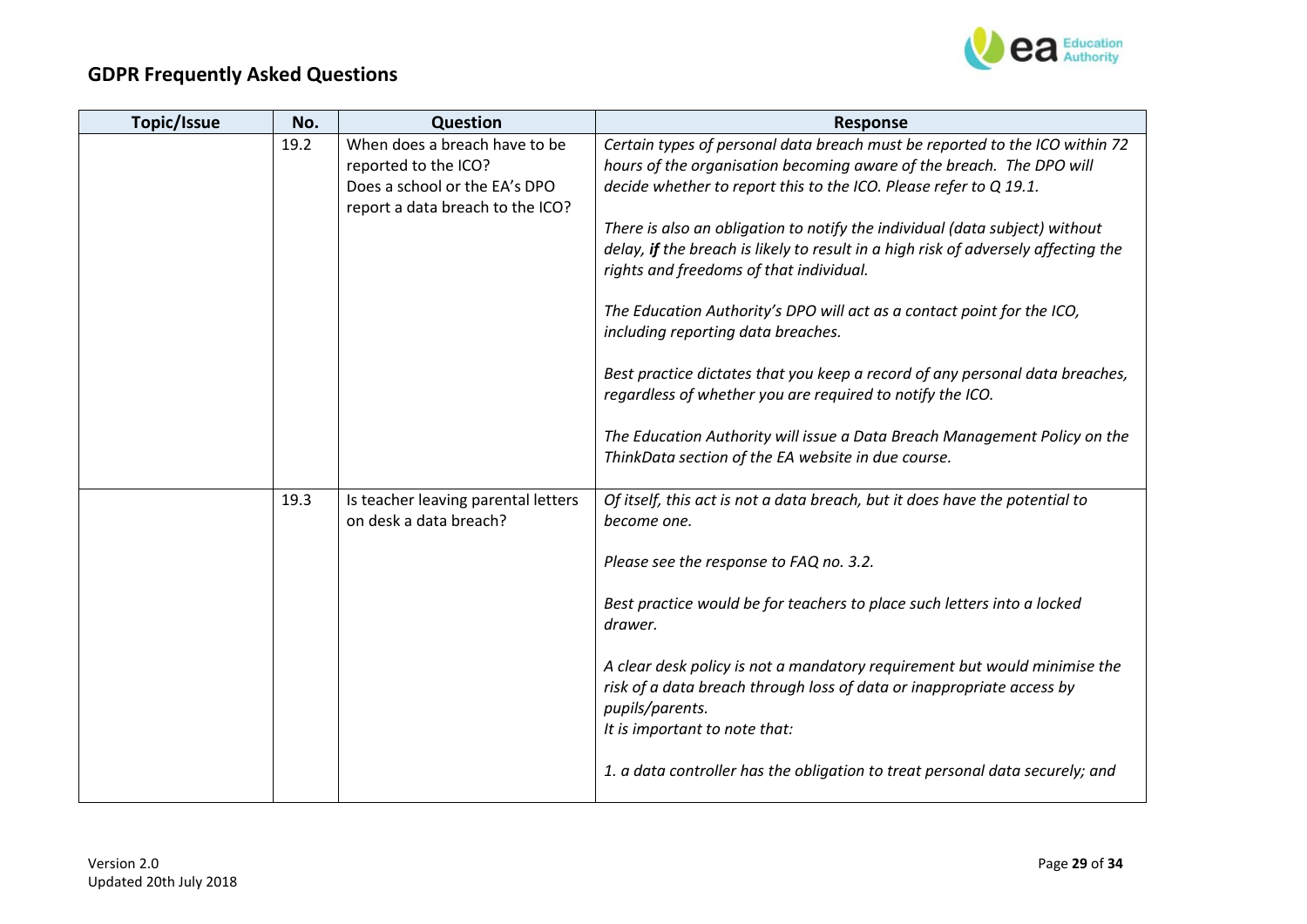

| Topic/Issue | No.  | Question                                                                                                                     | <b>Response</b>                                                                                                                                                                                                                                                                                                                                             |
|-------------|------|------------------------------------------------------------------------------------------------------------------------------|-------------------------------------------------------------------------------------------------------------------------------------------------------------------------------------------------------------------------------------------------------------------------------------------------------------------------------------------------------------|
|             |      |                                                                                                                              | 2. a personal data breach does not arise only as a result of loss or theft of<br>personal data but is any breach that interferes with the rights and freedoms                                                                                                                                                                                               |
|             |      |                                                                                                                              | of the data subject (including unlawful destruction, loss, alteration,<br>unauthorised disclosure of, or access).                                                                                                                                                                                                                                           |
|             |      |                                                                                                                              | Where possible, classroom doors should be locked when the room is not in<br>use.                                                                                                                                                                                                                                                                            |
|             | 19.4 | When does a data breach have to<br>be reported to ICO rather than<br>reported to BoG and recorded<br>only within the school? | The decision to report will be made as a collaboration between the Principal<br>and the school's DPO All data breaches should be recorded within the<br>school, and may be reported to Board of Governors. The school's DPO may<br>report to the BOG - depending upon the nature of the event.                                                              |
|             | 19.5 | Who is liable in controlled schools<br>where there is a fine or<br>compensation claim for a data<br>breach?                  | As data controllers, schools will be liable for data protection fines or<br>compensation awards, acting through their Board of Governors.                                                                                                                                                                                                                   |
|             | 19.6 | If a pupil shares data about other<br>pupils on mobile phones within<br>school is that considered a data<br>breach?          | This would only be regarded as a data breach if the pupil obtains the<br>information from the school (e.g. by reading it off a teacher's desk or seeing<br>it on the walls of the staff room) and the school was acting as controller for<br>that information, e.g. medical information, pupil progress reports, family<br>issues, examination results etc. |
|             |      |                                                                                                                              | This is not a data breach if the pupil receives the data from the other pupil<br>himself or is obtained solely from interaction with other pupils.                                                                                                                                                                                                          |
|             |      |                                                                                                                              | Schools should ensure that they have a mobile phone policy in place.                                                                                                                                                                                                                                                                                        |
|             |      |                                                                                                                              | Schools should be aware of DE Circular 2016/26 Effective Educational Uses of<br><b>Mobile Digital Devices</b>                                                                                                                                                                                                                                               |
|             |      |                                                                                                                              | accessible at:                                                                                                                                                                                                                                                                                                                                              |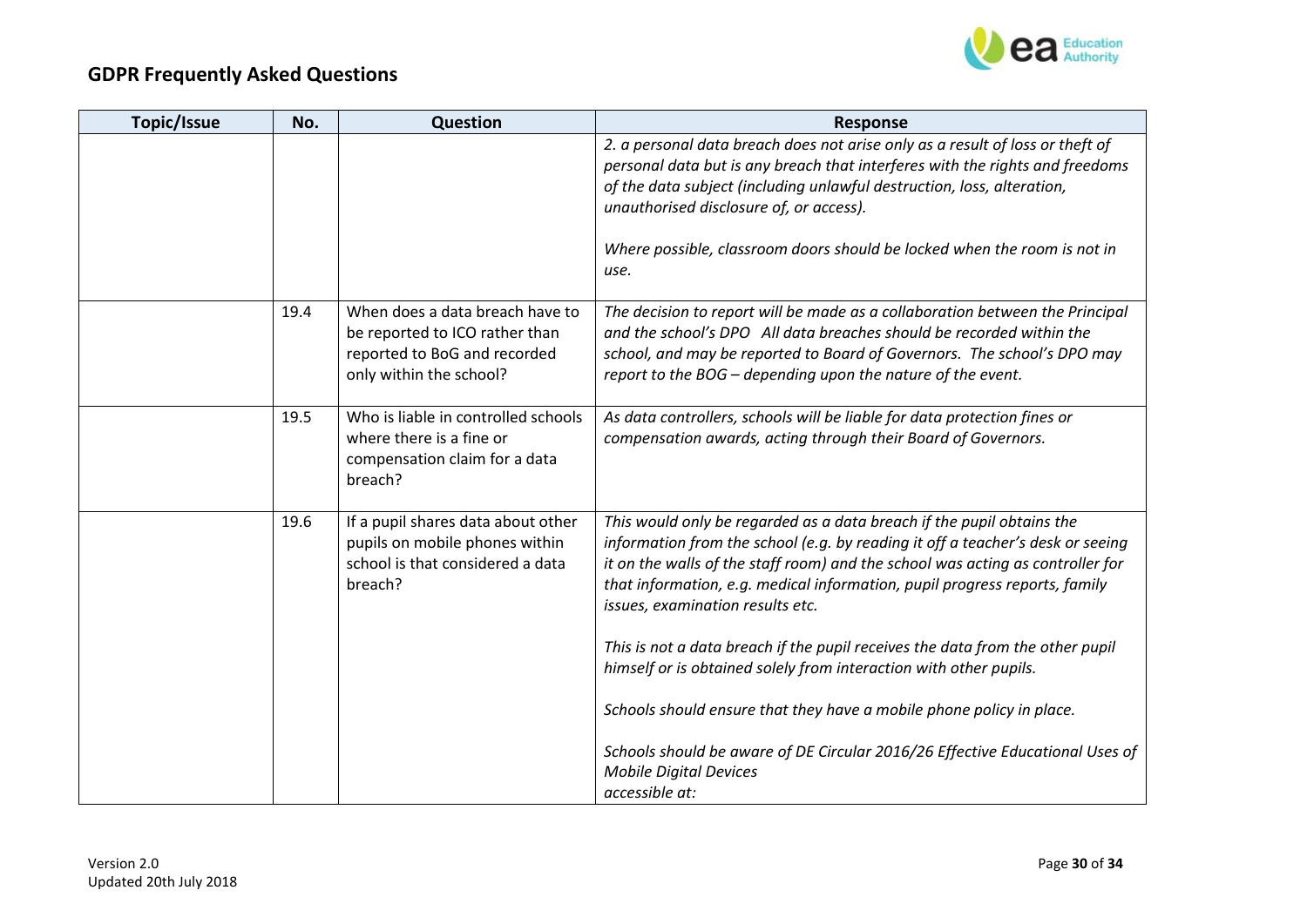

| Topic/Issue                           | No.  | <b>Question</b>                                                                                                                                              | <b>Response</b>                                                                                                                                                                                                                                                                                                                                                                                                                                                                                                                                                                                                  |
|---------------------------------------|------|--------------------------------------------------------------------------------------------------------------------------------------------------------------|------------------------------------------------------------------------------------------------------------------------------------------------------------------------------------------------------------------------------------------------------------------------------------------------------------------------------------------------------------------------------------------------------------------------------------------------------------------------------------------------------------------------------------------------------------------------------------------------------------------|
|                                       |      |                                                                                                                                                              | https://www.education-ni.gov.uk/publications/circular-201626-effective-<br>educational-uses-mobile-digital-devices                                                                                                                                                                                                                                                                                                                                                                                                                                                                                               |
|                                       | 19.7 | Is it a data breach to display<br>individual pupil photographs with<br>medical needs in staff<br>room/office?                                                | Please refer to the response to FAQ no. 10.1.                                                                                                                                                                                                                                                                                                                                                                                                                                                                                                                                                                    |
|                                       | 19.8 | If schools receive data in error, is<br>it the responsibility of the receiver<br>to inform the sender? Should the<br>school report this as a data<br>breach? | If schools receive data in error it is recommended that the school informs the<br>sender and the sender's DPO, and either destroys or returns the data as per<br>their request. It is incumbent upon the sender to report as a data breach.                                                                                                                                                                                                                                                                                                                                                                      |
| 20. Subject Access<br><b>Requests</b> | 20.1 | Will there be opportunity to<br>recoup cost for Subject Access<br>Requests where excessive time is<br>required to collate the data?                          | Where requests are completely unfounded or excessive, in particular due to a<br>repetitive pattern of requests, schools may charge a reasonable fee taking<br>into account the administrative costs of providing information, or refuse to<br>act on the request.<br>YOU SHOULD NOT REFUSE A REQUEST WITHOUT DISCUSSING WITH YOUR<br>DPO.<br>Schools are only required to supply a single copy of information held; if<br>additional copies are requested, schools can charge a reasonable fee based<br>on administrative costs. Further ICO regulations may be implemented<br>capping fees that can be charged. |
|                                       | 20.2 | If more time is required to collate<br>the data requested in a SAR, can<br>an extension be requested?                                                        | Usually schools must provide the information requested within one month of<br>receiving the request. This period can be extended by 2 further months<br>where necessary, if the request is very complex or the requester has made a<br>large number of requests. This is by exception and should be done in<br>consultation with your DPO                                                                                                                                                                                                                                                                        |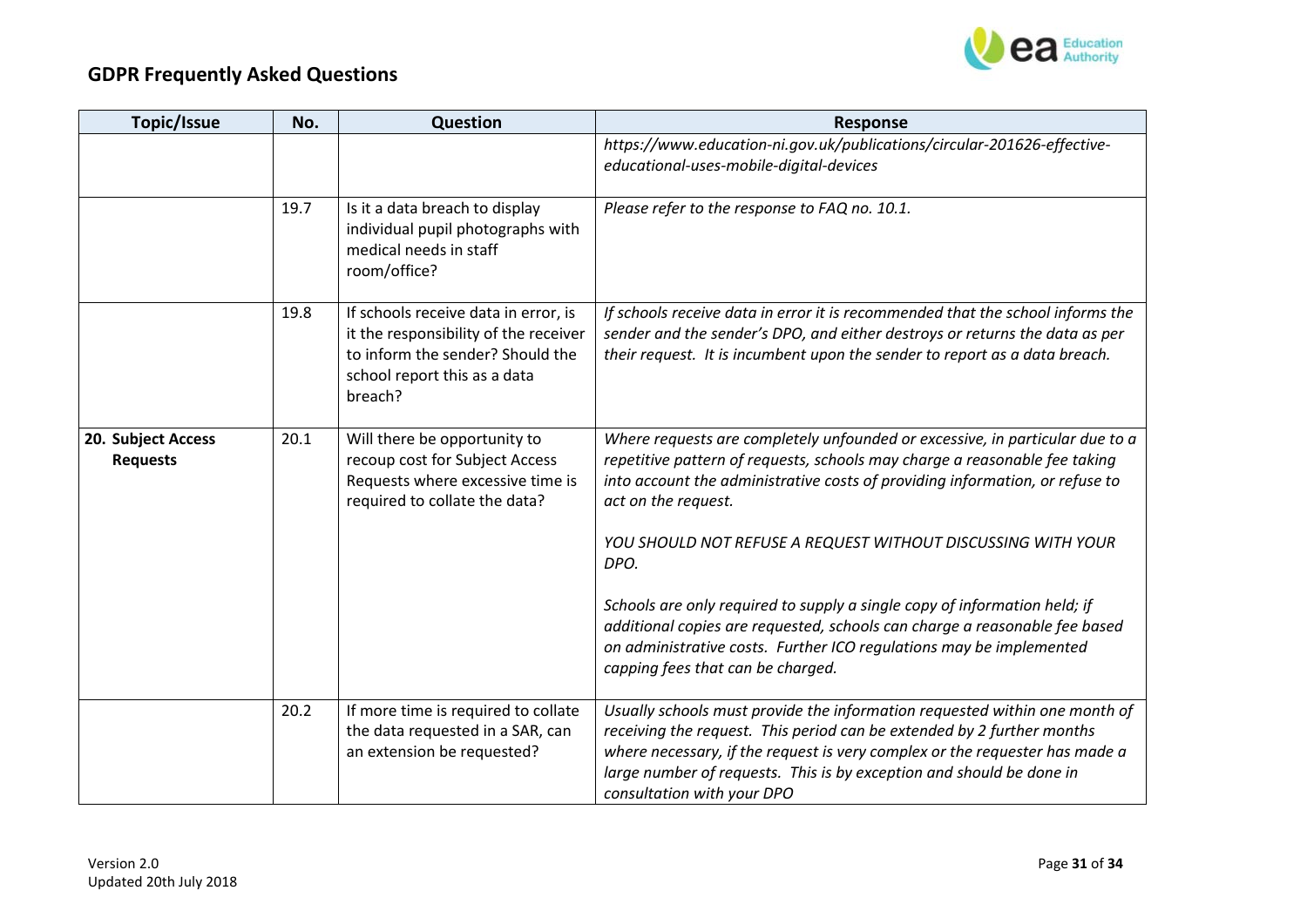

| <b>Topic/Issue</b> | No.  | Question                                                                     | <b>Response</b>                                                                                                                                                                                                                                                                                                                                                                                                                                                                                                                       |
|--------------------|------|------------------------------------------------------------------------------|---------------------------------------------------------------------------------------------------------------------------------------------------------------------------------------------------------------------------------------------------------------------------------------------------------------------------------------------------------------------------------------------------------------------------------------------------------------------------------------------------------------------------------------|
|                    |      |                                                                              | Schools must inform the requester of any such delay within 1 month of<br>receipt of the request, together with reasons for the delay.                                                                                                                                                                                                                                                                                                                                                                                                 |
|                    |      |                                                                              | Further Education Authority guidance to follow in relation to holiday periods.                                                                                                                                                                                                                                                                                                                                                                                                                                                        |
|                    | 20.3 | Is there a vexatious clause for<br>SARs?                                     | Please refer to the response at FAQ No. 20.1                                                                                                                                                                                                                                                                                                                                                                                                                                                                                          |
| <b>21. CCTV</b>    | 21.1 | What is the advice for schools<br>who use CCTV cameras?                      | The ICO provides a CCTV Code of Practice which is available<br>at www.ico.org.uk.                                                                                                                                                                                                                                                                                                                                                                                                                                                     |
|                    |      |                                                                              | The Education Authority would recommend that schools consider conducting<br>a privacy impact assessment taking into account the benefits and risks of<br>CCTV; decide whether they can justify the use of CCTV e.g. it may be in the<br>'Legitimate Interest' of the school to safeguard pupils and staff, and enhance<br>security; consider if those aims could be met by any other less intrusive<br>means; and think of what steps could be taken to minimise privacy risks e.g.<br>think carefully about the location of cameras. |
|                    |      |                                                                              | There must be clear notices telling individuals that CCTV recording is in<br>progress, and who to contact if any queries arise. The use of CCTV should<br>also be covered in privacy notices issued by the school.                                                                                                                                                                                                                                                                                                                    |
|                    |      |                                                                              | Remember that subject access requests (SARs) can be made requesting CCTV<br>footage, and the usual process for assessing such a request should be<br>followed. Care should be taken not to inappropriately disclose images of<br>third parties without legal justification.                                                                                                                                                                                                                                                           |
|                    | 21.2 | Can EA advise how these records<br>could be safely stored<br>electronically? | CCTV footage must not be retained indefinitely. There is no prescriptive time<br>period which must be applied, however, schools must be able to justify that<br>the retention period they decide upon is necessary.                                                                                                                                                                                                                                                                                                                   |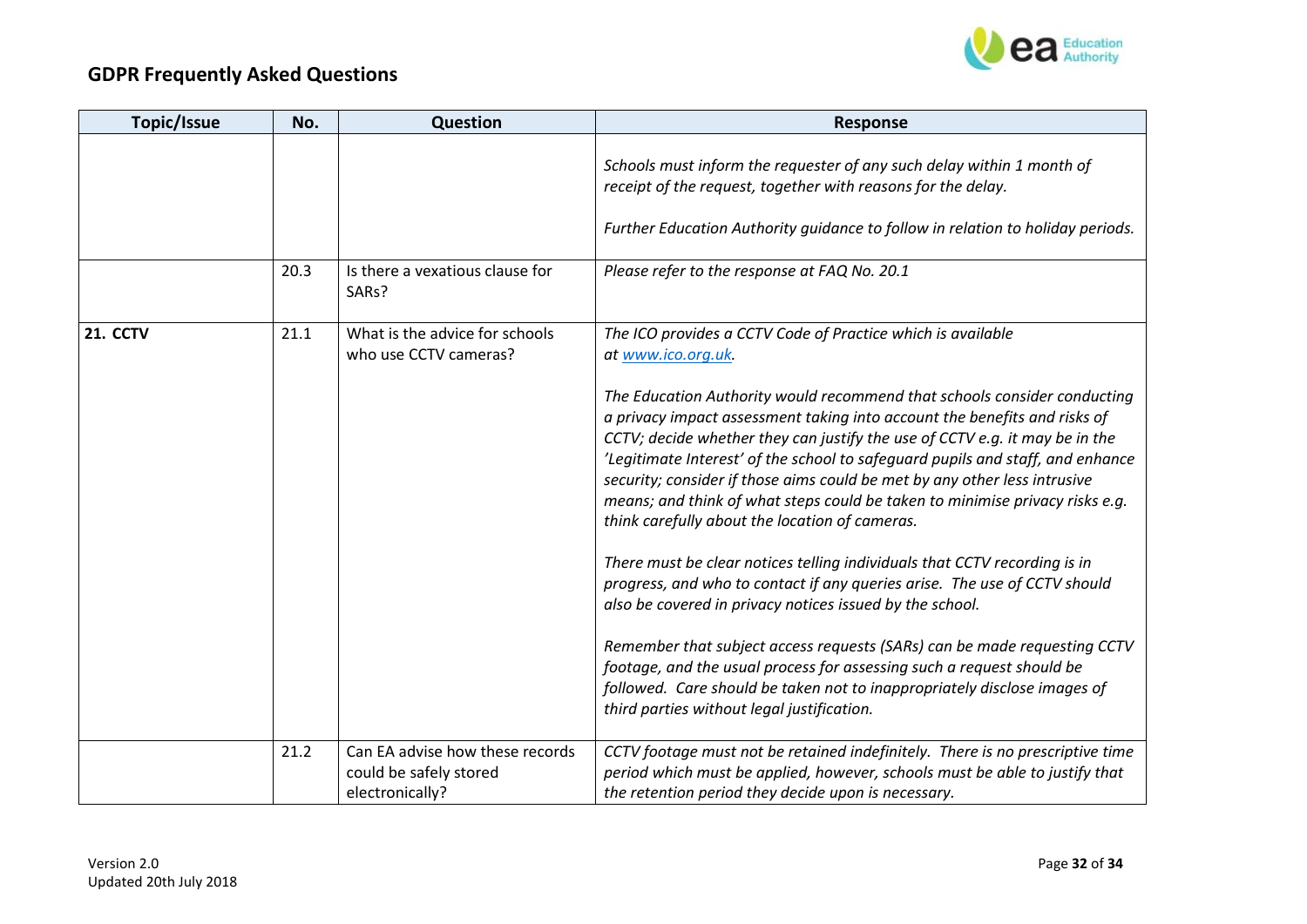

| Topic/Issue      | No.  | Question                                  | <b>Response</b>                                                                                                                                                                                                                            |
|------------------|------|-------------------------------------------|--------------------------------------------------------------------------------------------------------------------------------------------------------------------------------------------------------------------------------------------|
|                  |      |                                           | Only authorised individuals must have access to view footage for justifiable<br>reasons. Footage should be encrypted and access password protected.                                                                                        |
| 22. Social Media | 22.1 | How do schools manage use of<br>Facebook? | It is the responsibility of each school to create their own online safety<br>policies, acceptable use policies, etc.                                                                                                                       |
|                  |      |                                           | C2k requires principals to sign up to this on document EN074 accessible to<br>schools through the link below:<br>https://www.c2kexchange.net/documentcentre/Documents/EN074%20-<br>%20Acceptable%20Use%20Policy%20for%20C2k%20Services.pdf |
|                  |      |                                           | Schools may also refer to:<br>https://www.education-ni.gov.uk/articles/internet-and-wifi-quidance                                                                                                                                          |
|                  |      |                                           |                                                                                                                                                                                                                                            |
|                  |      |                                           | DE Circular 2016/27 Online Safety:                                                                                                                                                                                                         |
|                  |      |                                           | https://www.education-ni.gov.uk/publications/circular-201627-online-safety                                                                                                                                                                 |
|                  |      |                                           | DE Circular 2007/01 Acceptable use of the internet in schools:<br>https://www.education-ni.gov.uk/publications/circular-200701-acceptable-<br>use-internet-schools                                                                         |
|                  |      |                                           | DE Circular 2011/22 Internet Safety:                                                                                                                                                                                                       |
|                  |      |                                           | https://www.education-                                                                                                                                                                                                                     |
|                  |      |                                           | ni.gov.uk/sites/default/files/publications/education/2011%2022%20-<br>%20Amended.pdf                                                                                                                                                       |
|                  |      |                                           | DE Circular 2016/26 Effective Educational Uses of Mobile Digital Devices<br>accessible at:<br>https://www.education-ni.gov.uk/publications/circular-201626-effective-<br>educational-uses-mobile-digital-devices                           |